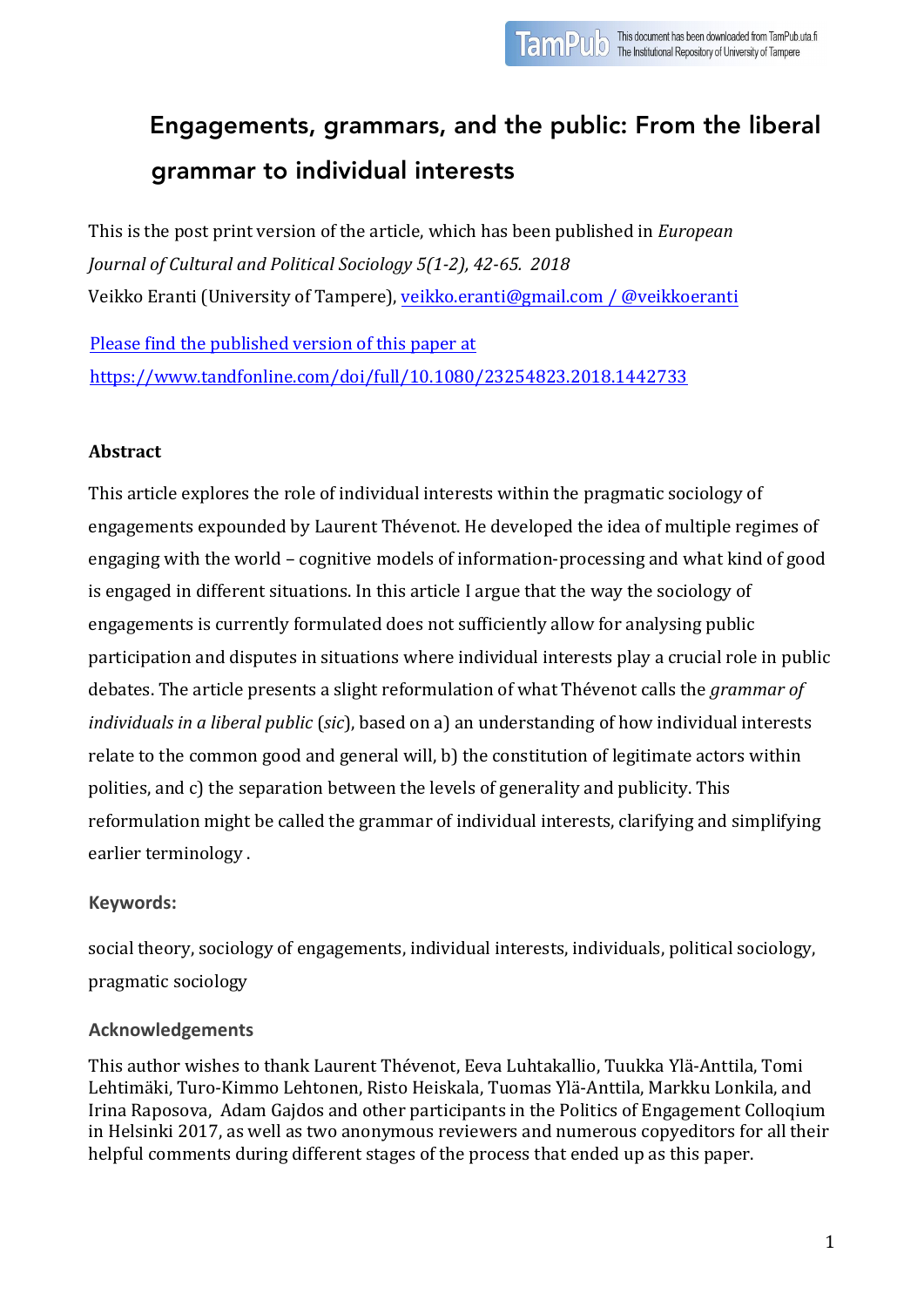#### **Introduction: pruning for the public eye**

Laurent Thévenot's pragmatic sociology provides us with a good set of tools for understanding how disputes and conflicts can be solved peacefully in a complex world  $- a$ toolkit that can be used cross-culturally in a comparative manner. But the role of individual interests has thus far been underdeveloped in this framework. This article aims at clarifying the role of individual interests – '*the grammar of individuals in a liberal public* ' (Thévenot  $2014$ ,  $2015$ )– within what is often called French pragmatic sociology, the sociology of engagements, and justification theory.

Laurent Thévenot's efforts - including his earlier works with Luc Boltanski towards understanding how individuals coordinate their lives and resolve conflicts in complex societies, has given rise to many fruitful empirical analyses of the use of the common good in public debates (Ylä-Anttila & Luhtakallio 2016), of the populist appropriation of emotionally charged commonplaces (Ylä-Anttila 2016), and also of the ways in which different valuations can be used within a single conflict (Eranti 2017). Justification theory (Boltanski & Thévenot 2006[1999]) and the Sociology of Engagements (Thévenot 2007, 2015) offer us a finely nuanced set of concepts that can be operationalised to understand how individuals connect to the material world, coordinate action, resolve conflicts - and build commonality with other people. Justification theory, based on the idea that there is a limited number of ways of constructing the common good that are used by actors in discussions and in conflicts, lends itself naturally to the analysis of democratic participation. But if we wish to use the broader sociology of engagements (which incorporates ways of acting that are not based on the common good) in analysing participation, disputes, and confrontations in analysing public debates, some clarifications and developments to the theoretical foundations are needed.

This is certainly true for the *grammars of commonality* and *regimes of engagement* presented by Thévenot (2001, 2007, 2011, 2014, 2015), a typology of action grounded in the pragmatist idea of different ways in which individual actors relate to the (physical) world. There are three (main) types of engagement with the world: one based on public justifications, one based on familiar, close affinities and one based on individual interests. When these three engagements operate in public, that is, on the level of political argumentation, Thévenot (2014, 2015) calls them grammars of commonality. The grammar incorporating individual interests, *'Individuals* in a liberal public', is built upon the *regime* of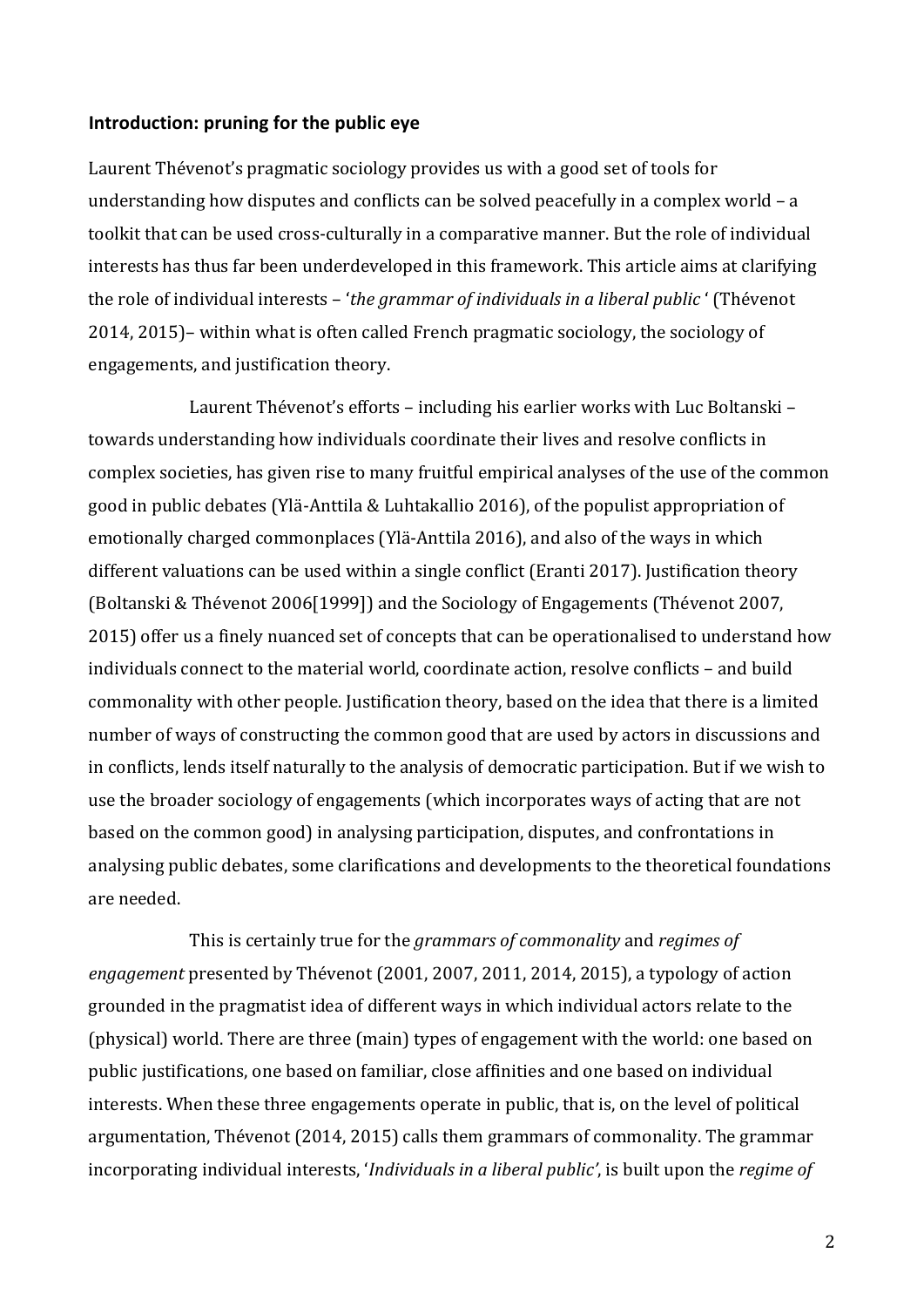*the plan* – on the codified intentionality of actors and their capacity to project their will into the future. While this definition has merits, it also limits analytic potential in situations that resemble public political discussion more than private arrangements. In this paper I argue that without partial reworking, the theory does not adequately capture political claims and critique based on individual interests.

Many strands of social theory start from the assumption that individual interests are what drive people, and that thus they are always the most legitimate arguments one can make. The value of the pragmatic sociology approach is that it can potentially treat individual interests as just one possible way of presenting critique and solving conflicts. Here I construct a version of pragmatic sociology that simultaneously retains the commitment to analysing common goods and ways of conflict resolution, and brings the role of individual interests on a par with the other grammars.

Some of the critiques presented here use ideas from the study of deliberative democracy and participation to highlight the problematic places within this theoretical framework. My aim is to provide alternative interpretations, especially about the role of individual interests, that are needed to use the sociology of engagements naturally as a theory of disputation within diverse democratic situations. The article focuses on using pragmatic sociology in the context of democratic participation and public disputes, which is not the only way to interpret or to operationalise the theory, but nonetheless is the one that promises the greatest empirical benefits. This move from the philosophical and anthropological levels of the original theoretical works towards more public-oriented political sociology has already been carried out in many empirical studies (Eranti 2017, Luhtakallio, 2012, Ylä-Anttila 2010b and Tuukka Ylä-Anttila 2016, Ylä-Anttila & Luhtakallio 2016, Gladarev & Lonkila 2013, Ylä-Anttila & Kukkonen 2015, Ylä-Anttila et al. *forthcoming*, Eranti 2014, Eranti 2016).

This paper aims at doing some pruning around the relation between justifications, individual interests and the general will, in the context of public participation and discussion. Examples and quotations are taken from a participatory urban planning process in Helsinki, better detailed in my earlier work (Eranti 2017 and 2014). How does the concept of legitimacy (in the sense of being accepted as argumentation within a polity) work with comments not based on the common good? To answer this question, we must also engage with questions of commonality and generalisability: the grammar of *'individuals in a liberal public'* (as presented by Thévenot 2014, 2015) is seen as being on a lesser level of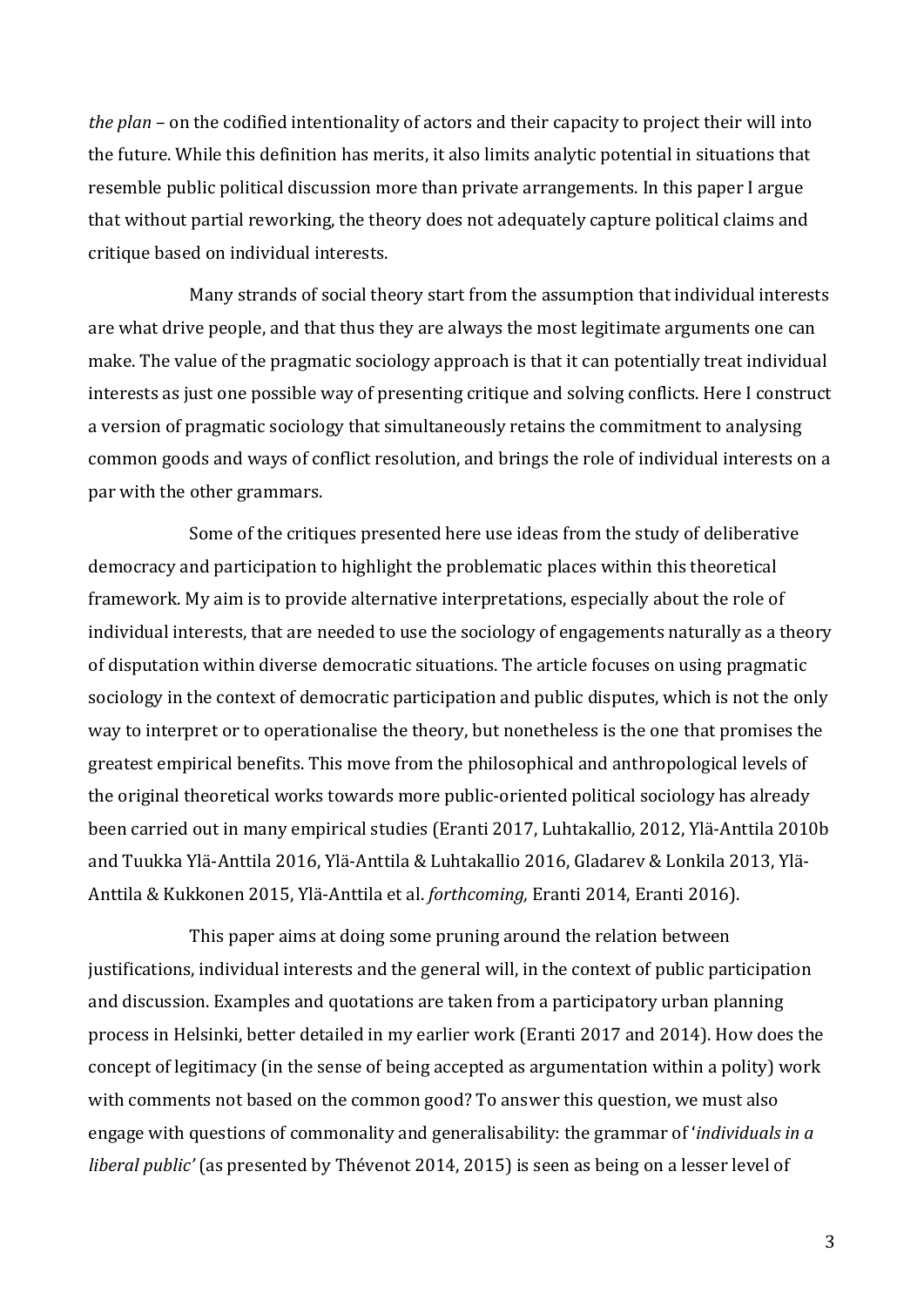*publicity* and on a lower level of *abstraction* than the grammar of public justification. Justifications operate on the level of principles, of abstract common goods put to the test in particular situations. Because these goods are abstract, and by definition based on common humanity, they are available for everyone as a repertoire of actions and rhetoric (see Swidler, 1986; Silber, 2003). If the aim is to understand how argumentation by reference to individual interests is used in disputes, we need to understand the limits of the legitimacy concerned – and in order to do this, we must think these aspects of the *'grammar of individuals in a liberal public'* anew. I propose that this grammar should be called the *grammar of individual interests* to make its constituting feature more evident, and to distance it from reference to the unclear and polysemic concept of liberalism.<sup>1</sup>

The next section starts by analysing the role of the common good and the general will, through presenting key ideas of justification theory and their relation to pragmatist creativity. Then I proceed to the idea of multiple ways of engaging with the world, and how they are operationalised in public as grammars of commonality. The rest of the paper is devoted to analysing the role of individual interests within this theoretical framework. Concluding remarks take the form of questions about the nature of the polity, and the nature of *politicisation* in a world where arguments based solely on individual interests are legitimate.

# **Public justifications and the general will**

 

In *On Justification*, Boltanski and Thévenot (2006) present six *orders of worth* – common goodbased justifications which can be and are deployed to solve conflict situations without degenerating into more primitive means of resolution. These are *Market* worth, where evaluation is based on monetary worth; *Industrial* worth, in which efficiency and measurability are valued; *Civic worth*, where the emphasis is on solidarity and collectivity; the *order of Fame*, where popularity, fame and renown are valued; *Inspiration*, in which evaluation is based on grace, spirituality and individual creativity; and *Domestic worth*, valuing tradition, esteem and somewhat hierarchical arrangements. A later addition, *Green worth*, places value on biodiversity and nature (see Lafaye & Thévenot 1993).

 $1$  What I propose here is to rename a theoretical category, while at the same time reworking some of the ideas included. Whether it would be more suitable to understand what I present here as a distinct category in itself, while keeping the original formulation unchanged, is a question I leave to future debate.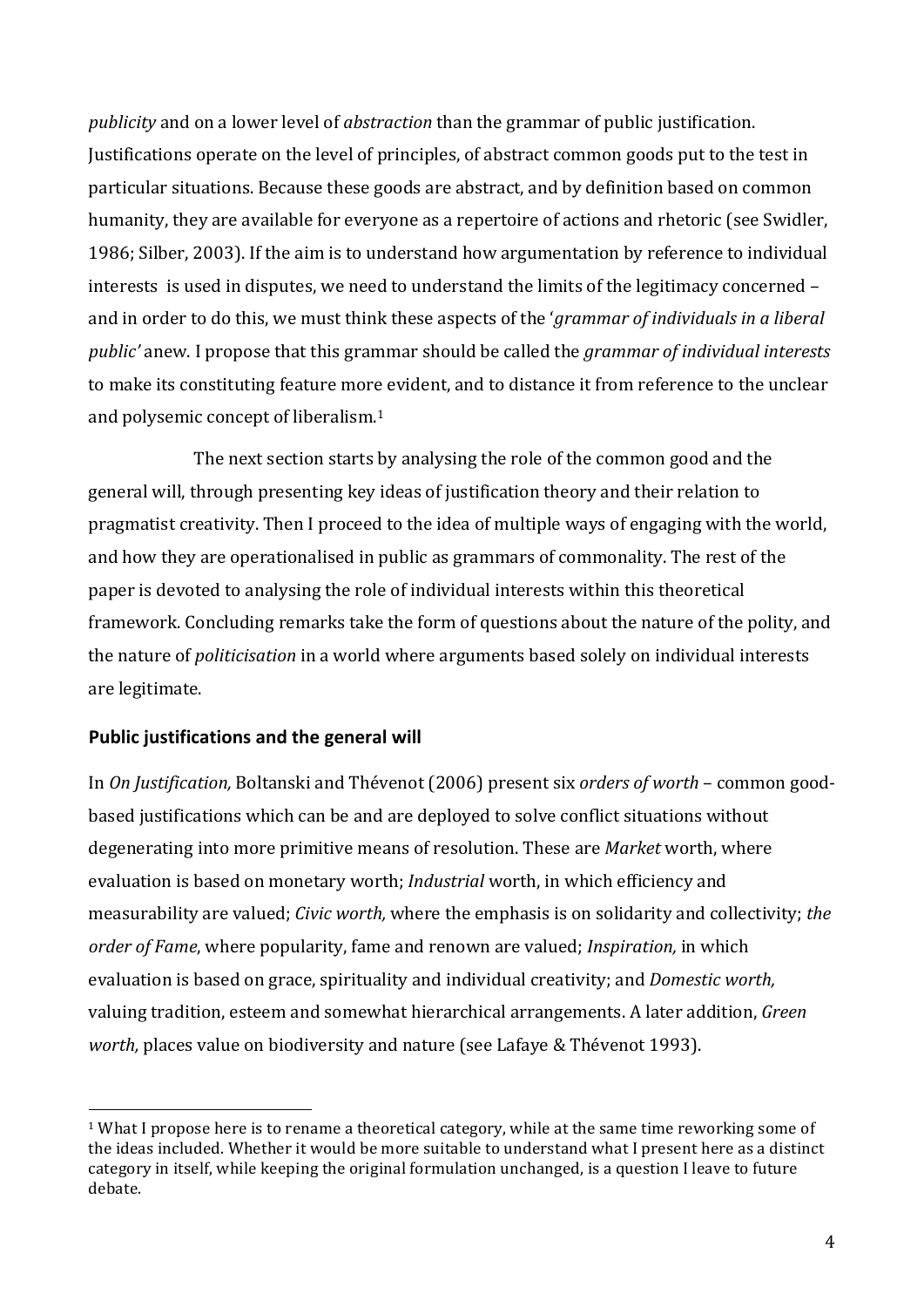What are these justifications? Human beings have a critical capacity – a capacity to justify their positions, to challenge existing structures and situations (Boltanski 2011, Boltanski  $\&$ Thevenot 2006, 1999). If this capacity were *completely* creative, flexible, and free, arguments would often be complete gibberish, and compromise between parties in a dispute would be all but impossible - as would sustaining a common society.<sup>2</sup> Justifications can be seen as shared sets of cultural repertoires (Silber 2003, Swidder 1986). This means that they must be recognisable by others, lest communicating (both in the normal sense, and in the specific way Thévenot uses it in 2011, 2015: making things common) should become impossible.

The critical capacity arises especially in moments of crisis, when the status quo is disrupted (Boltanski & Thévenot 1999). This crisis can be seen as a special case of situation, as used by pragmatists (Joas 1996, Dewey 2006[1927], Kilpinen 2009): a situation occurs when actors have to make choices, either to follow known paths, or to adopt creative strategies. All meaningful, non-routine action happens in these kinds of situations. This leads Hans Joas to classify pragmatism as a theory of situated creative action (1996:132). The special emphasis of this kind of pragmatist creativity shows when Boltanski and Thévenot are compared to Bourdieu (Boltanski 2011), which was their initial point of divergence: rather than following clear-cut paths of action deriving from habitus or class position, actors have a critical capacity of their own (for more on situated, creative political action, see Eranti 2016: 14-26).

In these kinds of crisis situations, the actors will take recourse to certain cultural repertoires (Swidler 1986, Silber 2003). These repertoires are dynamic and local, but not random. They can be called institutionalised habits (Ylä-Anttila 2010a,). As noted earlier, the six justifications presented in *On Justification* (Boltanski & Thévenot 2006) are cultural repertoires of evaluation: each order of worth forms a scale, with which things, people and arrangements can be evaluated based on a shared principle  $(cf.$  Lamont 2012, Lamont  $&$ Thévenot 2000, with *On justification, 140-141;* see also Eranti 2017).

The model of an order of worth, presented in *On Justification*, includes more than just the common good, or a principle of evaluation. Individuals, as well as non-human things and arrangements, can be ordered according to a set of principles of the common good. These orderings are always temporary; they change according to situation and according to the

<sup>&</sup>lt;sup>2</sup> Thévenot in his later works builds a picture of a *pluralistic*, not an *atomistic* society – and this difference is related to having a discrete but large number of possible justifications.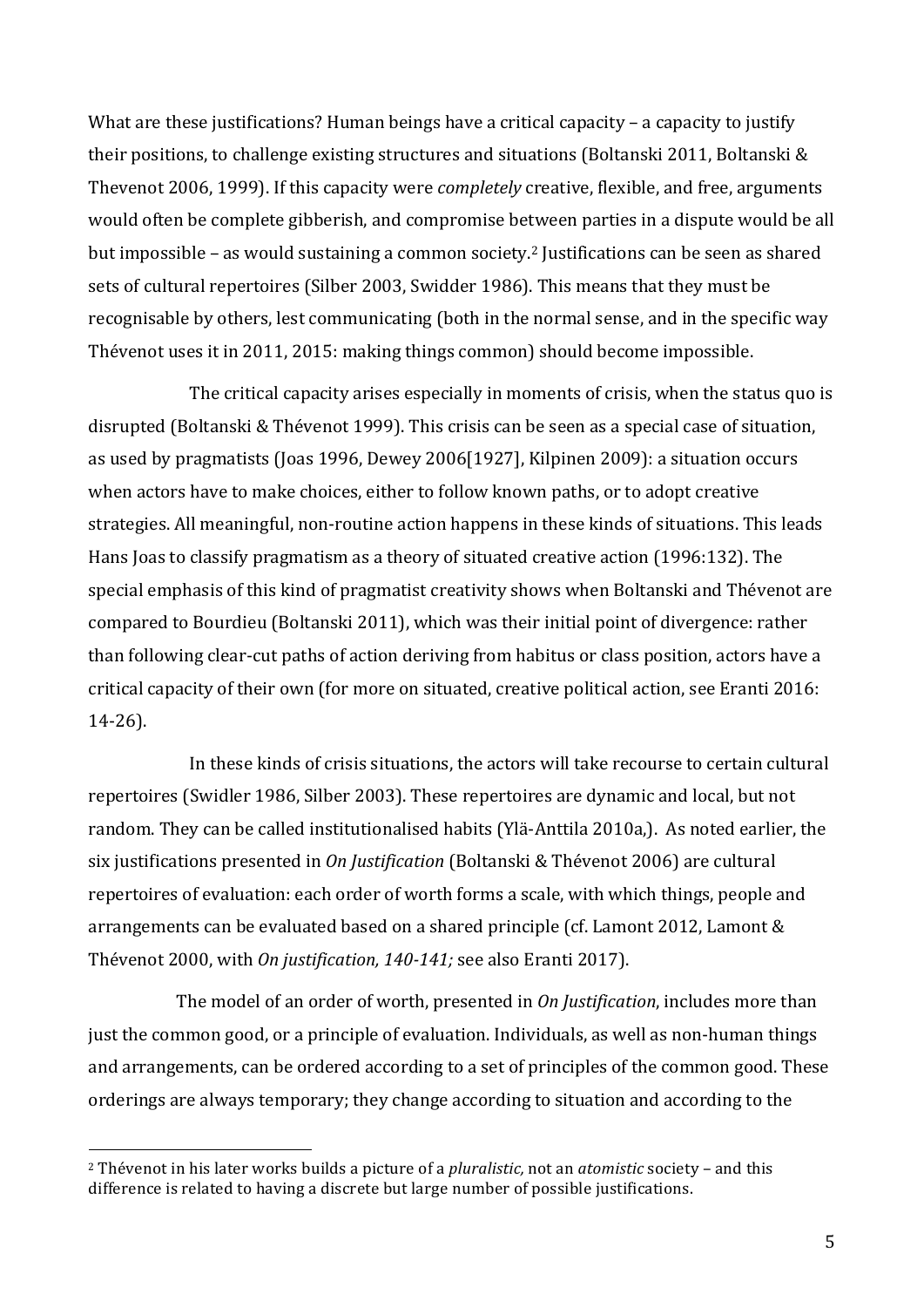arrangement of material objects. This ordering is what allows us to resolve conflicts. Since the basis of the ordering is supposed to be shared and generally understood, all parties to the conflict can, once the ordering is decided upon, agree on it as the basis of the compromise or solution. The importance of material objects and qualified non-human actors as belonging to the justifications, as well as the empirical focus, distinguish justification theory and thus Boltanski and Thévenot from Walzer, another author who developed similar ideas about the communal and disputed nature of the common good (Ricœur 2000, 86, Wagner 1999).

To understand how the idea of *individual interests*, as a legitimate basis for conflict-resolution and a starting point for democratic participation, relate to the framework of justifications based on the common good that has been presented, we need to take a closer look at the *civic order of worth*. In the civic order, the relevant questions are those of solidary and egalitarian principles. In the civic order, where the evaluation is based on collective interest and solidarity, legitimate arguments are those based on justice and fairness on the collective level, not from the perspective of individual rights. In the civic world, collectives are valuable *as such* (*On Justification*, 185-186).

The civic generality is one where all relations, if they are to be considered legitimate, must be made publicly known with 'reference to the collective entities (...) that ground their general interests' (On Justification: 11).<sup>3</sup> Here, the common good does not arise as a sum of individual wills, but rather as a collective thing in itself, above those private interests. This, while most evident in the civic order, holds true for all of the orders of worth. Each order of worth is dependent on a definition of a common good, and while this is not the same as being dependent on the concept of general will, it leans in that direction: it is hard to think of the common good without some conception of a unified body politic, without something that puts the 'common' into the common good. This is how the general will manifests itself.

All orders of worth in *On Justification* are based, in addition to ethnographic fieldwork and interviews, on historical and canonical philosophical texts. The historical text for the civic worth is in Rousseau's *The Social Contract* (1762). In this work, the will of a Sovereign (a monarch, or perhaps The People in the streets) acts as the model for the general will, rising (quite literally) above individual concerns. This line of thinking permeates all

<sup>&</sup>lt;sup>3</sup> See also Ricœur, 2000.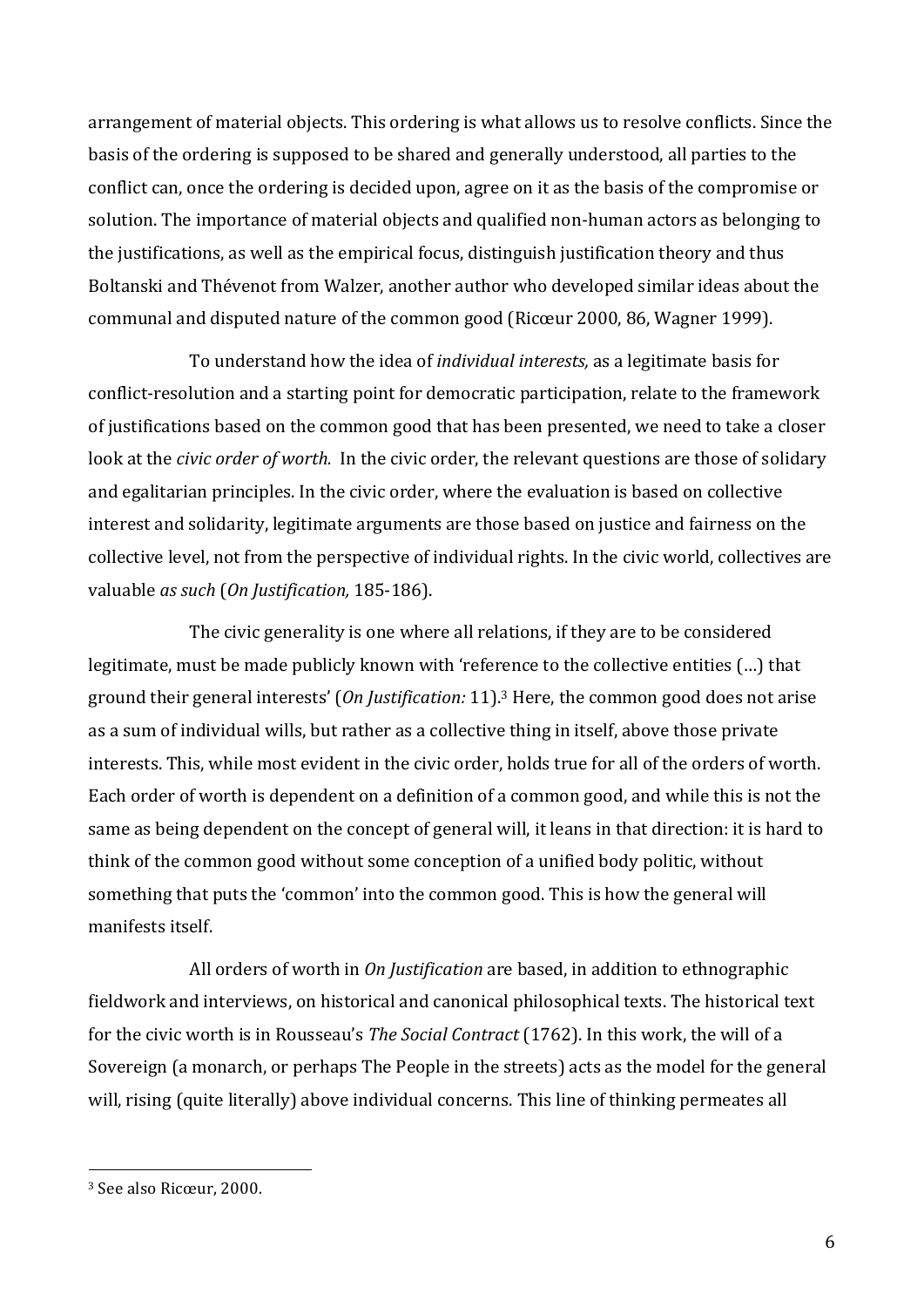orders of worth.<sup>4</sup> Within public justifications, all evaluation is thus dependent on a shared conception of what is good, of evaluative thinking that starts from the community, or general will, and not from the individual.

Boltanski and Thévenot focus on interactions between people and objects on the abstract and personal level - on theoretical texts and in interaction situations. Their focus is not on public justification. Actually, in their work, the concept of the public hardly figures at all, even though some elements of justification are stated to happen within the context of a Habermas-style public sphere (Habermas 1991, Boltanski 2011, Lamont & Thévenot 2000 – also in *On Justification*).

Luhtakallio and Ylä-Anttila (Ylä-Anttila & Luhtakallio 2016, Luhtakallio 2012, Ylä-Anttila 2010b) have developed operationalisations of the theory focused on explicitly analysing *public* justification. They aim at providing a clearly-defined method of describing usage of the common good in media debates, by combining justifications with the political claims analysis, developed by Koopmans & Statham (1999) to analyse protest events and political claims presented in them. A justification is the use of orders of worth to back a claim presented in a public discussion. The resulting method recognises different usages of justifications (critique, compromise, claims-making) and different types of actors (NGOs, individual citizens, states). The justifications themselves are not amended significantly: they are readily available and usable for this kind of analysis.

# **From iustifications to engagements to grammars**

 

After *On Justification*, Laurent Thévenot focused on recognising different types of action, and how they relate to justifications, public discussion and political action. While *On Justification* is a forceful work, some types of critiques and actions could clearly be analysed more deeply using a vocabulary that extends beyond the common good.

One of the most important pointers in this direction came from the comparative work Laurent Thévenot did with Michèle Lamont (Lamont & Thévenot 2000, Thévenot & Lamont 2000 – see also Thévenot 2014:9), where clear differences in construction of the public good, and the importance and legitimacy of individuals and their preferences, were

<sup>&</sup>lt;sup>4</sup> I do not want to push this point too far: there are so many nuances of individual polities (as they are called in *On Justification*) and orders of worth that a direct one-to-one correlation is not easy to show. I argue that it is actually not necessary either: even if the link is vaguer, it still helps us, like an archetype, to see how argumentation based on individual interests is different from the grammar of public justification.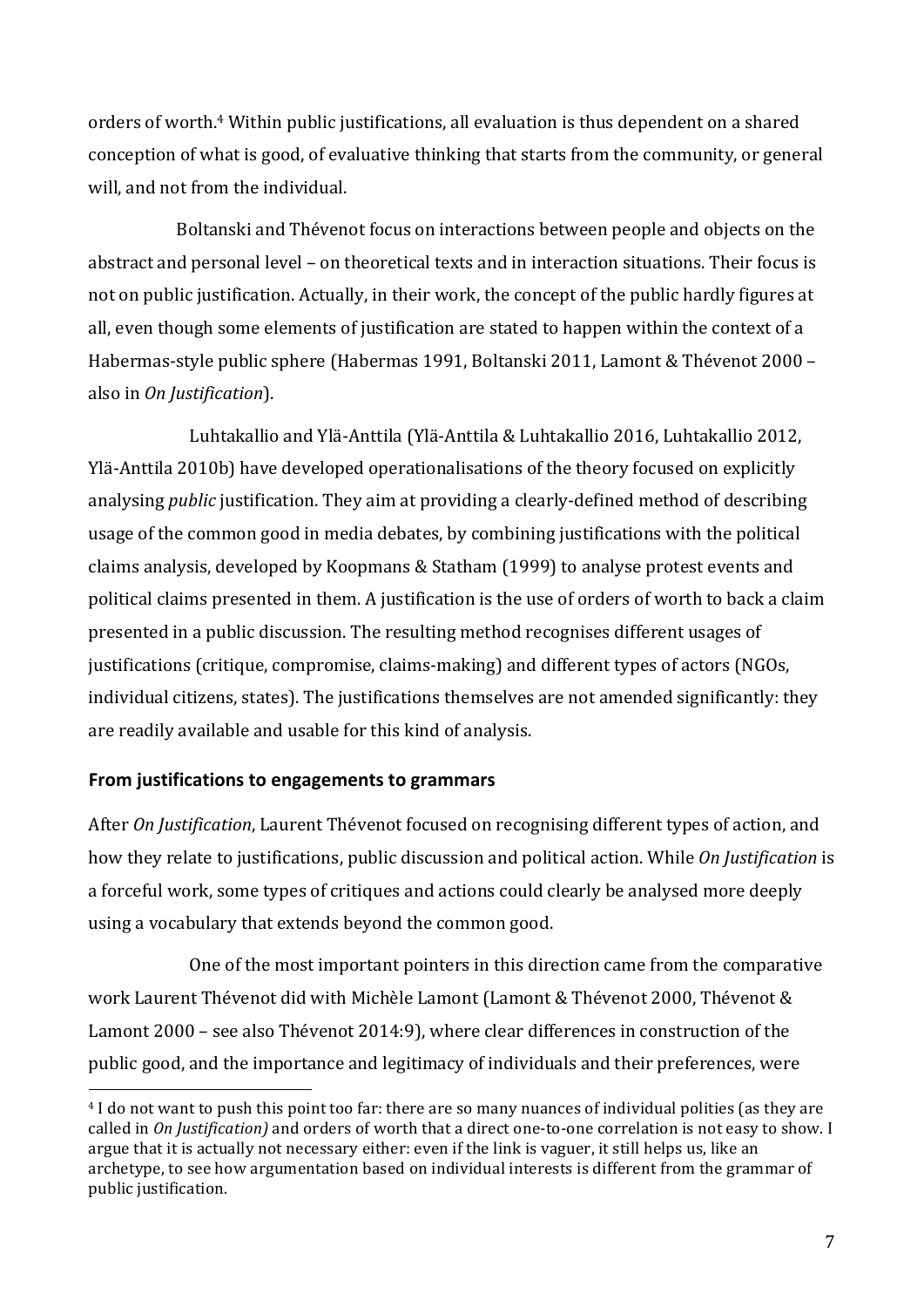shown between the US and the French polity (Moody & Thévenot 2000, Thévenot, Moody & Lafaye 2000). Justification theory is focused on different models of common goods, and all the justifications are, by definition, collective. Thus, references to the private interests of the actor, though numerous in empirical situations, cannot easily be incorporated into justification analysis – for this type of debate is not always about monetary worth or the functioning of the markets, even if these ideas are closely related to the concept of individual interest.

Thévenot's solution was to present three types of cognitive format and ways of engaging with the material world, which are then related to three general types of presenting arguments and solving conflicts, called grammars (for engagements, Thévenot 2001, 2007, and for grammars, see Thévenot, 2011, 2014, 2015).

In this section, I provide an overview of the pragmatic regimes of engagements (Thévenot 2001, 2007), and how these cognitive models become social: how they are enlarged to matter on a societal level. My critical re-evaluation and re-building of the argument is focused on this operation of enlarging.

Influenced by practice theory, Thévenot developed pragmatic regimes as 'social devices which govern our way of engaging with our environment inasmuch as they articulate two notions: a) an orientation towards some kind of good; b) a mode of access to reality' (Thévenot 2001, 75). Engagements are ways of relating to the (physical) world, which entail how the actor handles information, is *engaged* with certain objects, and the good that is best pursued by doing this. Thévenot (2001, 2007) hardwires certain cognitive modes into achieving certain kinds of goods.

As there are multiple goods to be pursued (familiar enjoyment of the surroundings, intentionality and 'projecting oneself into future', publicly justified principles), there are also multiple ways of engaging with the material world. The idea of three different regimes opens the possibility of different criteria for valuation (see Lamont 2012). So, in addition to the cognitive formats and relation to the material environment, the mode of evaluation also plays a crucial role.

*On Justification* presented the level of justifiable public action, where arguments, people, and arrangements are general, based on a higher common principle of evaluation, and rely on the concept of general will. This level is by definition somewhat abstract: for an argument to be based on common goods, the great majority of all details and personal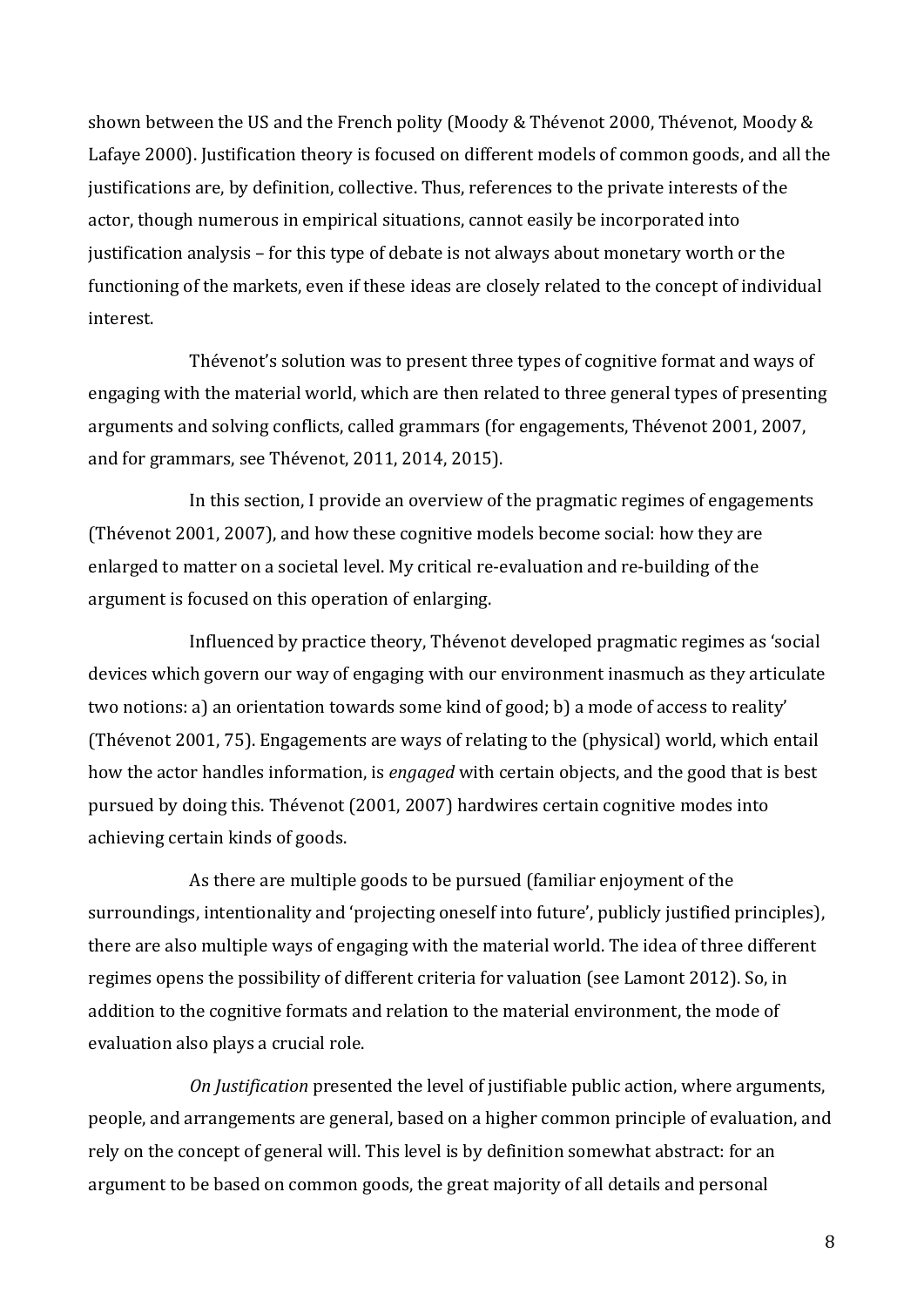attachments have to be left out. In this type of action, or argumentation, there are no places for intimate arrangements or for giving special attention to loved ones – or for the expression of pure self-interest. In addition, Thévenot proposed two other regimes of engagements that are below the level of abstraction of the *regime of publicly justifiable action*. These regimes of engagements are the *regime of familiarity* and the *regime of planned action*. I shall first present these regimes, and then engage in a critical re-reading of the regime of the plan.

In the regime of publicly justifiable action, all evaluation is based on abstractlevel common good. Action is 'oriented to the demands of public order' and 'evaluation must be valid for a third party and characterized by generality and legitimacy' Thévenot (2007, 417). The central elements are the qualifications that people and assemblages receive, and the ordering that is possible because of these qualifications.

The regime of familiarity is on the 'lowest' level, most intimate and most dependent on the personal. The central good is familiarity and a feeling of ease, emotions are expressed and emotional attachment to people, objects, and places are cherished. The relation to objects is central in all regimes, but it gains special heft in the familiar engagement. One feels at ease in one's home neighbourhood, when one almost intuitively knows where everything is, has an emotional attachment to many of the objects surrounding daily routines (trees, rocks, little nooks and crannies in paths), and constructs personal arrangements (what side of the road is usually taken, which coffee-shop one visits, where one jogs). Pleasure is derived from these routines and habitual actions.

For the third leg of the triad, Thévenot presents a regime that relies on intentionality, conventional action, and the ability to fulfil plans, *the regime of the plan*. This was meant in a limiting sense: not all human action seeks to fulfil specific plans, and thus individual interests (which are realised through such intentionality) are, in this theoretical context, not the sole or overarching goal of human action. They are in focus only in this limited engagement (Thévenot 2001, 69-71). It is the way of engaging with the world that aims at changing the status quo.

In the regime of the plan, disputes are meant to be resolved through brokering deals, and in a kind of naturally appearing barter. When this becomes impossible, and disputes appear, a switch happens: conventional action is not enough, and the actors start referring to general principles to solve the disputes. The regime of the plan gives way to the regime of justification.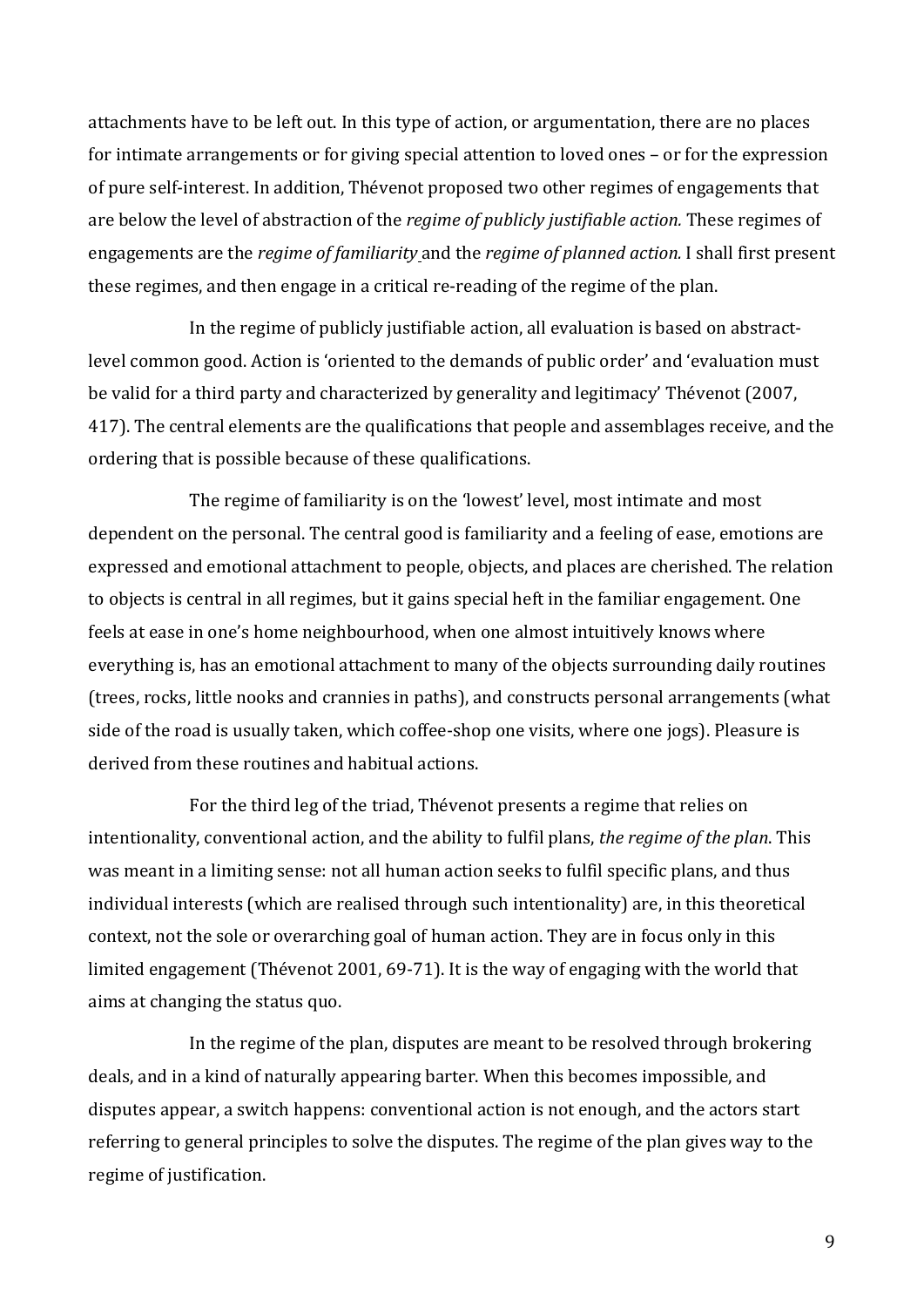For Thévenot, it can be said, these regimes of engagement are hierarchically ordered in two different ways: they exist on different levels of *generality* as well as on different levels of *publicity*. Public justifications operate at both the most general and the most public level. Thus, there is, in addition to the 'qualitative' difference (in abstractness) between these regimes, a kind of 'quantitative' difference (in publicity) as well. The three regimes have different cognitive bases, and different goods they are used to foster, but they also differ in terms of how general they are. It is not only that the regime of publicly justifiable action is based on general principles, it is also that it is explicitly more 'general' – in the sense of most directed towards public affairs (Thévenot 2001: 66 & 79, Thévenot 2007: 415-417). This conflation of generality and publicity creates the inherent problems of the theory. As we shall see from empirical research, arguments based on individual interests can have at least as public and as legitimate roles in debates and disputes as those based on general interests.

### **Generality and publicity in grammars of commonality**

 

Next, I shall take a closer look at the *grammars of commonality*, at how these engagements are generalised from cognitive formats to ways of supporting community and settling disputes in the public sphere. Despite their different orientations towards the public (Thévenot 2007:417), all the regimes can be made into *more public* entities. When Thévenot refers to the public, he often uses the word *commonality* (see 2015, footnote 1), precisely because the regime of familiarity does not easily lend itself use in the public sphere (in the sense of newspapers, parliaments, intellectual discussions) – he even consciously turns away from using phrases like 'public space of communication' (2014:16). While this is precise and analytically forceful, it also has the effect of highlighting the community-building aspects of dispute-solving over and above the kind that happens in complex societies and mediatised debates. If one tries to create a version of the theory that is more readily operationalisable in public democratic discussions, publicity has to be confronted head-on. Ylä-Anttila and Luhtakallio (2016) have developed the grammar of public justifications into an analytical tool for understanding public debates. The same, in a way, needs to be done for the other two grammars. 5

A regime of engagement is transformed into a *grammar of commonality in the plural* through communicating – that is, making things common for the whole community –

 $5$  This article is only concerned with the regime of planned action and the ensuing grammar of liberal individuals.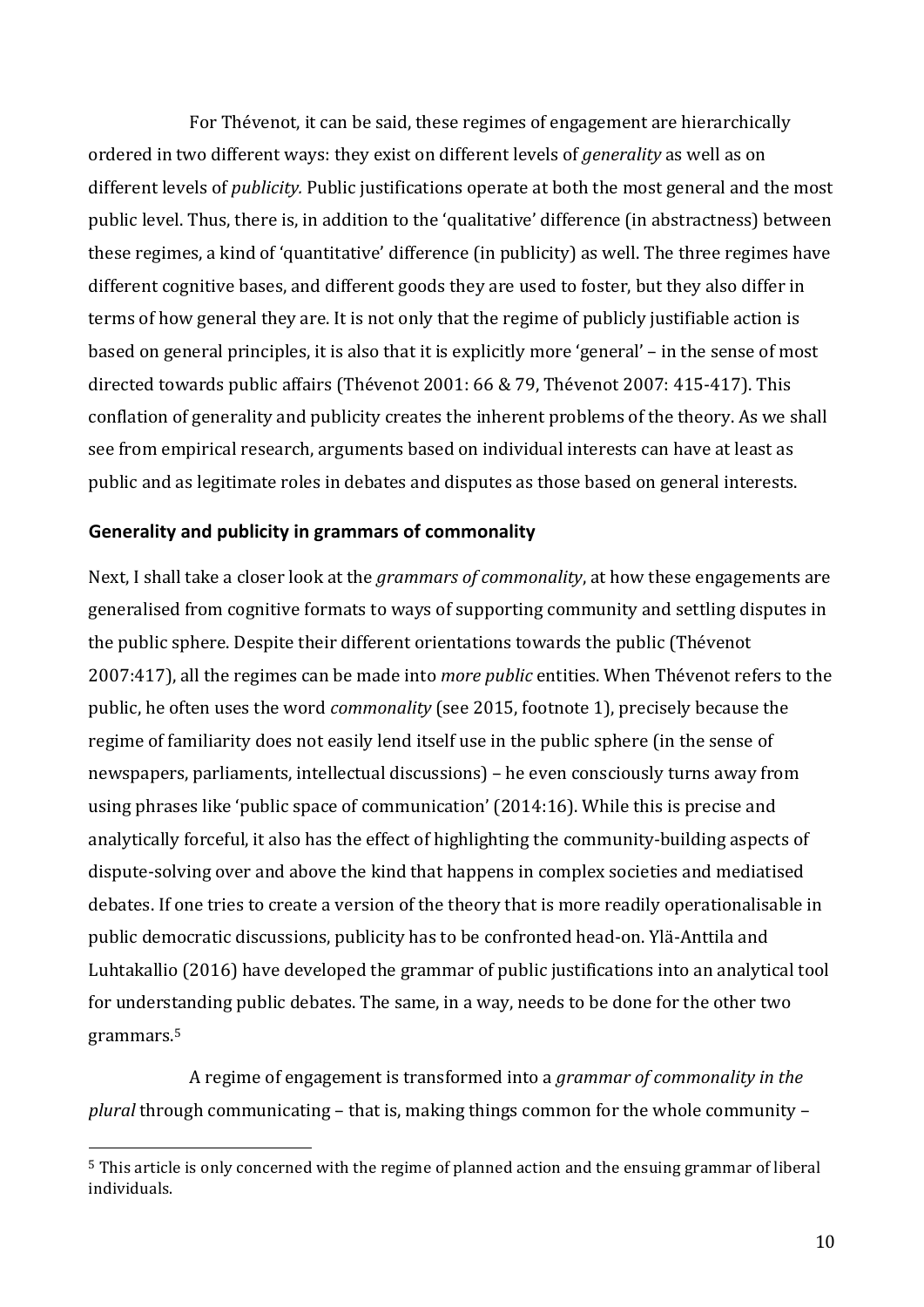and composing, settling conflicts and fitting multiple viewpoints, interests and justifications into a (more or less) cohesive whole (Thévenot  $2014;9$ ,  $2015:85$ ). When engagements are enlarged into grammars of commonality, rather private cognitive models of thinking are transformed into communal, and political, ways of evaluating arguments - thus creating modes of valuation (Centemeri 2014, Eranti 2017, Lamont 2012).

If grammar is understood as a mode of valuation, it is also a system describing legitimacy: the operation of delimiting between the valuable and the not valuable, and defining precisely how valuable things are, is necessarily done based on some kind of criteria. These criteria end up defining which arguments are legitimate in a grammar. This logic opens up the possibility of empirical research into this type of argumentation: when looking at which arguments are seen as legitimate by the actors in a given situation or context, we can decipher which grammar is dominating the situation.

When moving from the personal level towards the public, the regime of familiarity becomes *grammar of close affinities*, which is a delicate matter: how to communicate these private arrangements and personal attachments in a way that is meaningful to anyone besides the speaker? It is possible, but obviously the nature of the public sphere (Habermas 1991) severely limits these possibilities (see Ylä-Anttila 2016). Blok & Meilvang (2014) have used the level of familiar engagements to highlight the problems political actors have in presenting knowledge created in and relevant to the familiar format and using it in public discussion in the context of local land-use disputes.

Lonkila (2011, also Gladarev & Lonkila 2013) has a fine depiction of St. Petersburg park activists who refer to particular trees as their brothers. They oppose felling the trees, not because of the abstract principles of any common good, but because the trees are really meaningful to them, because they are emotionally attached to these trees. And Ylä-Anttila (2016) shows how a cultural symbol with strong emotional resonance can, even in public discussions, be appropriated for populist political use. This political use derives its power precisely from this strong relationship and familiarity.

However, as mentioned previously, when rising above the cognitive level and towards the general level, two things happen simultaneously: we rise in terms of *abstraction*, and we rise in terms of *publicity*. The effects of these two movements are different for different grammars. In what follows, I focus on the *regime of engagement in the plan* and the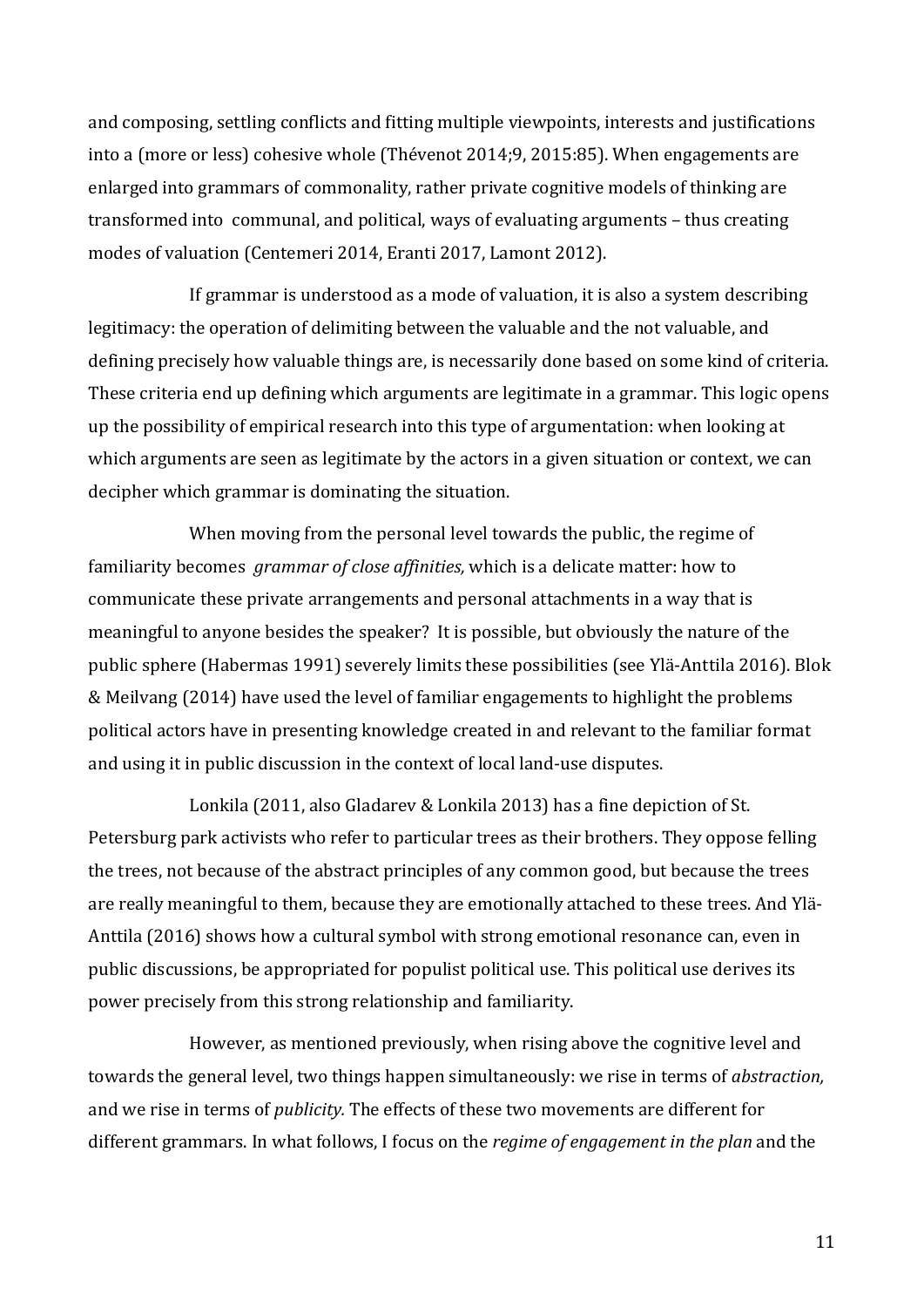*liberal grammar*, and what happens to them if we rise above small communities and look at them from the perspective of the body politic (or some other larger community).

*Engagement in the plan* describes aspiring towards goals, choosing the means of reaching those goals, 'projecting yourself in the future' (Thévenot 2007). The basis of the *grammar of liberal individuals in public* (Thévenot 2011, 2014, and 2015) is to state individual interests as preferences, in such a way that any actor could take these positions (Thévenot 2015:90, Cheyens 2011, 2014). In this grammar, Thévenot's notion of composing, of gathering into some kind of whole individual interests which might possibly contradict each other, is most relevant. This is because it tells us what disputes and conflict resolution between such preferences are like: trades, negotiations, personal items pushed aside. They are expressed as individual choices or interests. Consequently, criticism is only allowed to a lesser degree. 'The integration of differences is achieved by negotiation and bargaining between "stakeholders" (Thévenot 2014:17).

This grammar clearly grasps something relevant about public goods and arguments, especially when compared with public justification: not all arguments build on an *expressed* or *explicit* idea of the common good. Some people are publicly only worried about themselves and their monetary well-being, while other people value deals and a plurality of opinions more than agreement or even than the possibility of implementing the general will. Here an empirical example, taken from a land-use participation case, might help. In land-use disputes, many residents of the contested parts of the city are explicitly and solely concerned about their own properties and backyards – or those of their immediate communities. This can be seen in the following quotation from Helsinki, which was sent by a resident to the city planning administration in response to a proposed urban change:

> *If all of [the proposed changes] really become reality, I shall pack up my family and move to greener and lusher surroundings. When I discuss this with my friends here at this part of city, they all say the same.*

The resident sending this letter is clearly taking part in a (semi-)public discussion  $-$  but justifications are nowhere to be seen. This mode of making direct reference to the individual interest of the actor is seen as *less general* than referencing common goods, or justifications. This shows in Thévenot's own comparative work: in France, individuals and references to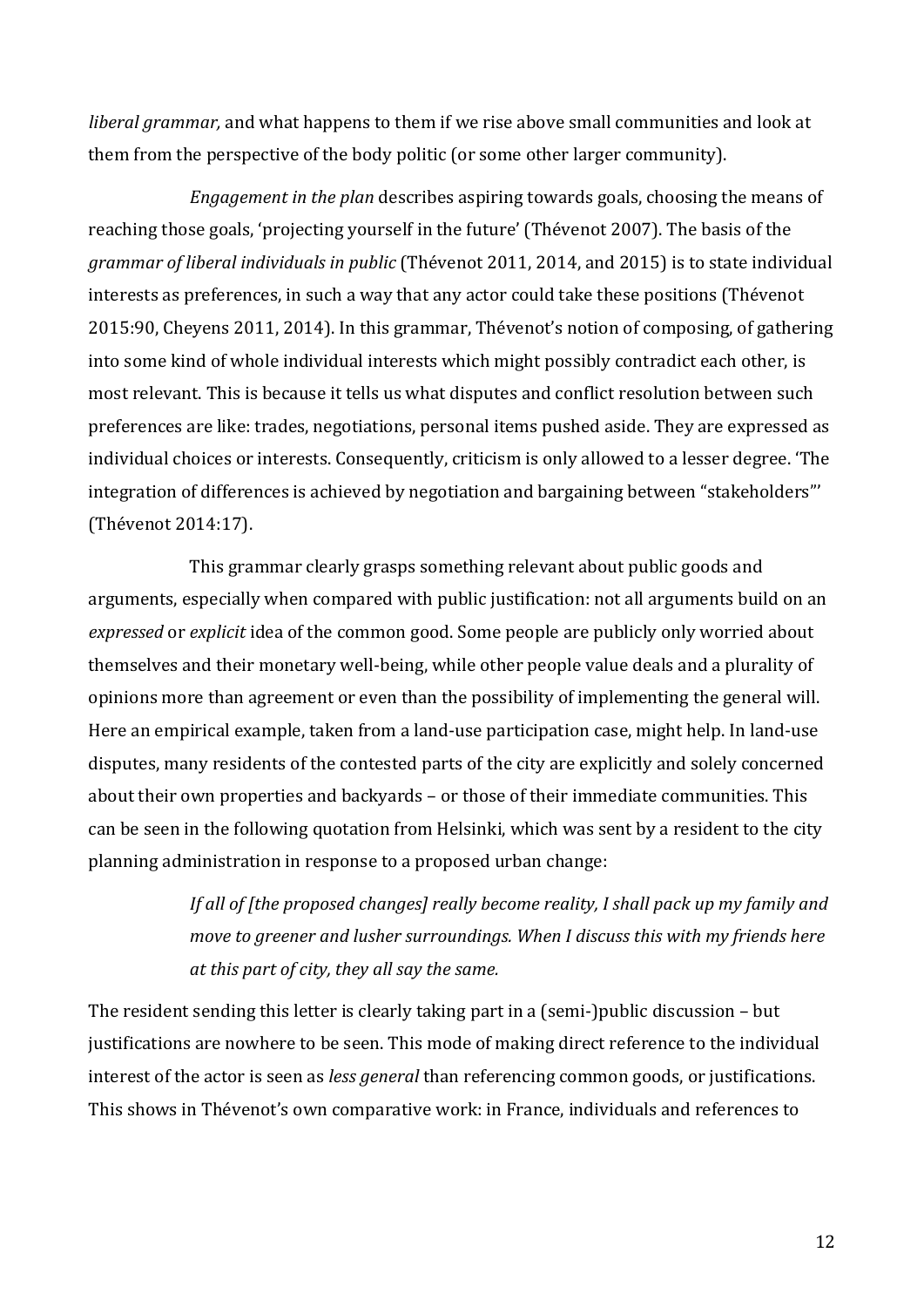individual preferences were seen as illegitimate in public discussion (Moody & Thévenot 2000, Thévenot & Lamont 2000).<sup>6</sup>

The same research (ibid.) also shows that this feature of legitimacy is not universal. In the US, it was seen as a completely ordinary way of presenting political claims. But even there, one can ask when reference to the good of a finite number of people turns from a private interest to the common good (as is done in Moody & Thévenot 2000, Thévenot & Lamont 2000)? How many people do you need for the common good? In land-use disputes, residents routinely argue on the basis of their own interests, and even that of the neighbourhood or small group (see Eranti 2017, Richard-Ferroudji 2011). So here we have a problem of legitimacy and generality: *how to construct legitimacy that is not based on common goods and the general will*? And we also have a problem of representation and the level of the collective actors: in public discussions, private interests are often used as the principal mode of argumentation, that is, as the principal grammar. And not only by individuals, but also on the part of collectives, and, even more often, individuals who claim to represent a collective.

So although it can be said that the level of generalisation is higher for the publicly justifiable action, since it must be formatted in a way that is compatible with the common good, it would be quite hard to show that argumentation based on the grammar of liberal individuals is somehow less oriented towards the public.

The problems with hierarchical levels of generality become visible when moving from dealing with cognitive formats to dealing with public (or semi-public) agreements or disagreements – when moving from cognition and relationship to objects to arguments made in the public polity.<sup>7</sup> When working on an interactional scale, it is easy to see continuous normal action, planned action and personal interests as intimately linked. But when focus is broadened to a more generalised arena, the link between unproblematised 'normal' action,

<sup>&</sup>lt;sup>6</sup> Regarding the all-encompassing nature of *On Justification:* of course all arguments possible *could* be interpreted as being somehow about the common good – voicing private interests could be seen as tacitly endorsing market worth, or only being a different mode of civic justification and so on. This however comes dangerously close to sloppy psychologising, since from public, written sources, we would be hard-pressed to argue that a certain cognitive process was behind the argumentation, perhaps even unbeknownst to the speaker herself. I suggest that a more substantial interpretation of certain arguments can be arrived at by defining them in different terms, and that the categories presented in *On Justification* are better utilizsed if they are used only as references to the common good (in relation to the concept of general will.)

 $\frac{1}{7}$  It is entirely possible that these problems *only* manifest themselves when we look at the public or semi-public level of politics, and do not present themselves in, for example, ethnographic research, or in other situations more directly linked to individuals in cognitive situations.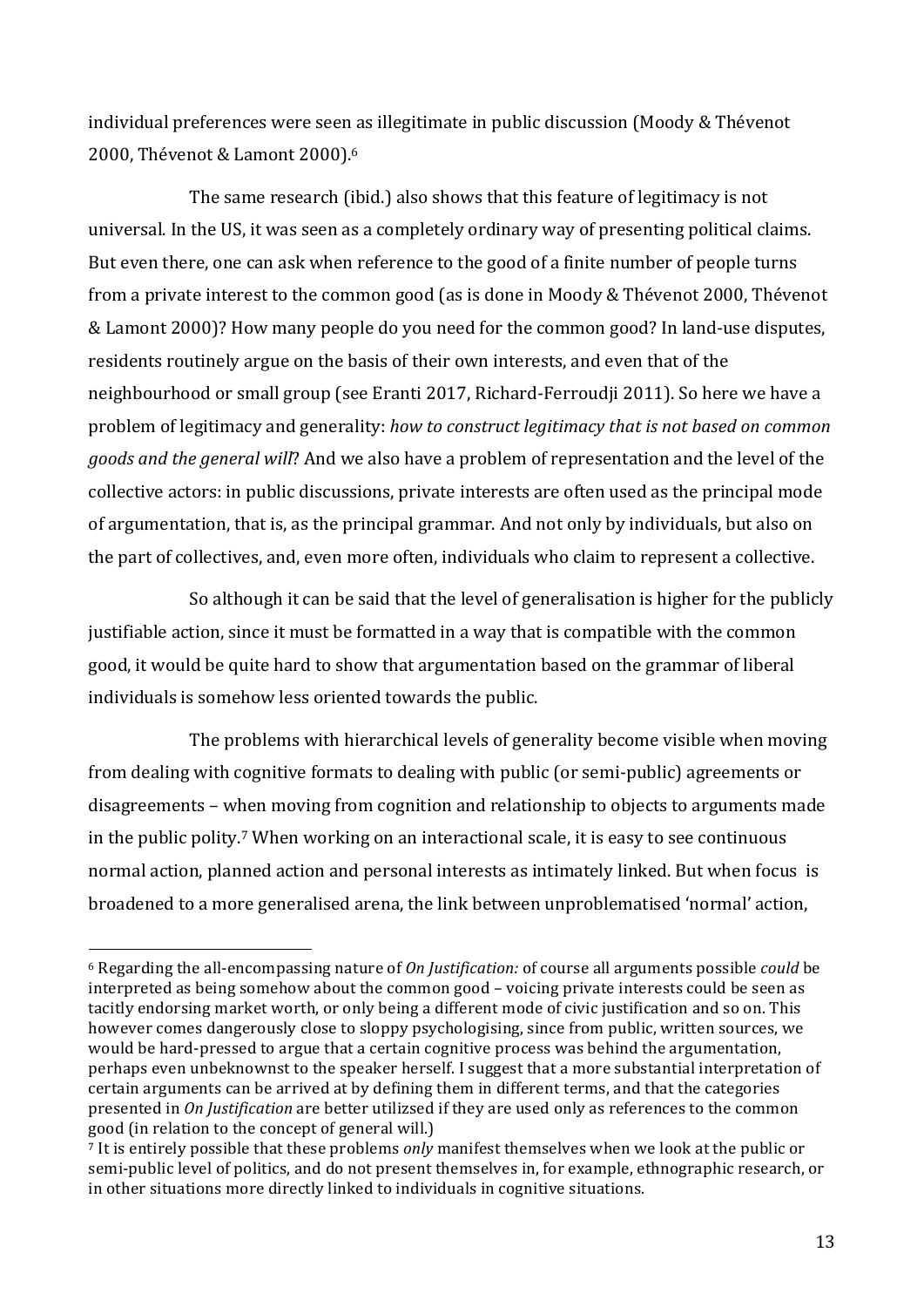and having one's own primarily self-interest in mind becomes much more iron-clad and problematic than it necessarily should be. Despite what Thévenot writes (2015: 84), this move can have precisely the effect he tried to avoid: that of naturalising the link between private interests and the individual's normal action.

When we move on to analysing participation and argumentation on the level of society, and thinking about deliberative democracy, we run into problems. If we look at material produced by citizens using established participatory channels, such as the example used in this article, all we have is the faintest of trace of thought-process, the words trailing on the paper. A researcher cannot postulate, at least not with any great certainty, the mental states or cognitive formats of these authors. We need a version of the liberal grammar that is independent of ideas of cognitive styles, and that incorporates the notion of the public from the start.

Thus we cannot rely too much on the (assumed) regimes of engagements. The engagement model is based on the actor's own *internal* evaluation: what is the format in which information is processed, how are public guarantees used, and so on. But we have to base our analysis on *external factors* if we want to understand what is actually happening in the world. To sum up: it is unclear how helpful the *grammar of individuals operating in a liberal public* is in analysing disputes on a broader level than in local community. This is partly because of the problems created by conflating generality and publicity, and partly because the criterion for the legitimacy of the argumentation has not been clearly defined.

#### **The grammar of individual interests**

In what follows, I present a reconstruction of the 'grammar of individuals in a liberal public' (Thévenot 2014, 2015), contrasting it primarily with the grammar of public justification and its model of the common good. Since this theoretical reconstruction is carried out in order to develop tools for analysing democratic participation and public discussion, examples and parallels from theories of deliberative theory and participation studies are presented.

When viewed through the regimes of engagement, the common good, constructed by utilising the general will, will always be the most abstract and most public. From the point of view of democratic participation in (possibly mediatised) disputes, this does not do justice to the specific functions of the grammar of individual interests: it is based on a different idea of how the common good (and thus the general will) works.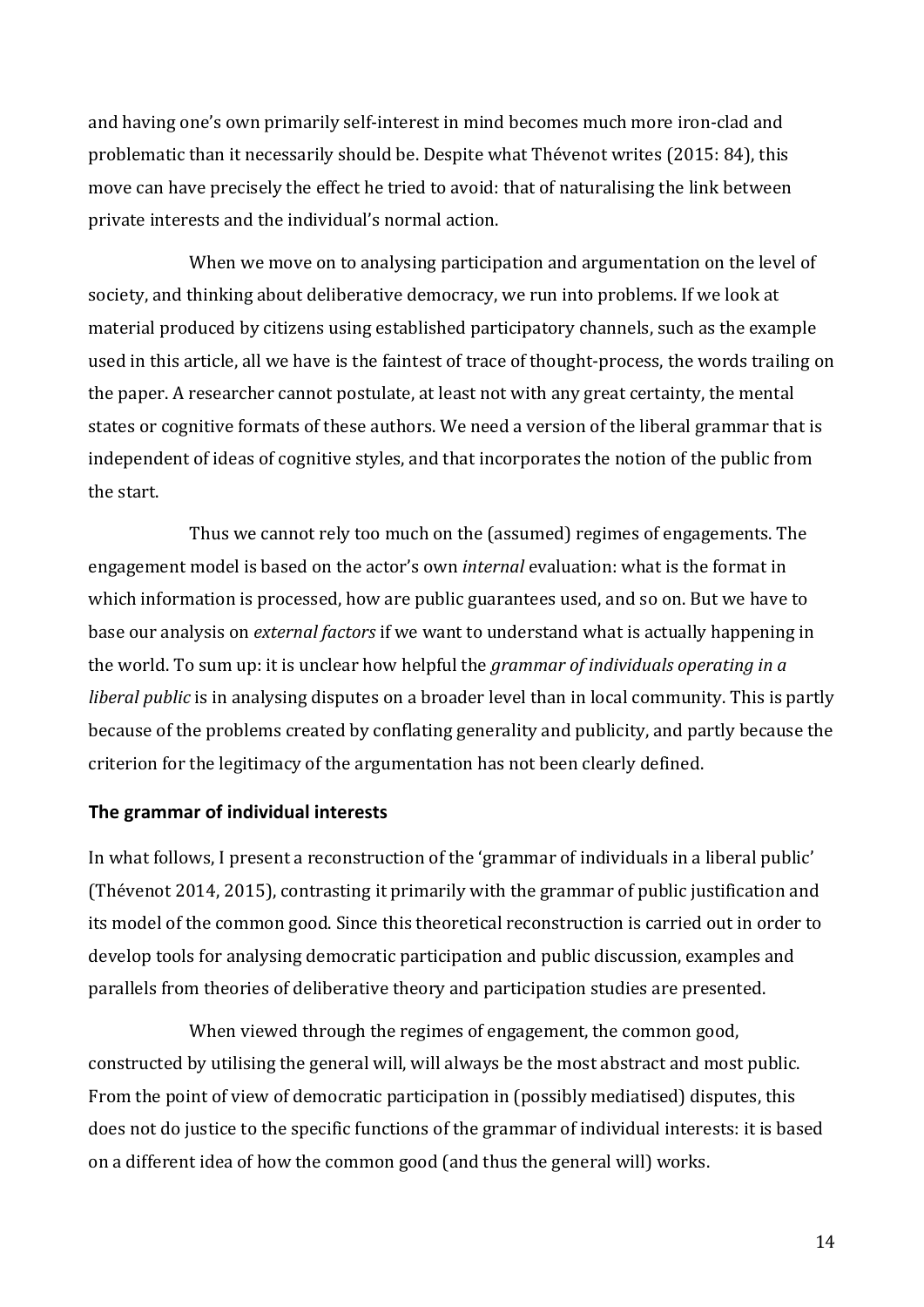It can be said that in the grammar of public justification, the explicit aim is to discuss and debate foundational ideas. This happens by referencing common goods – general principles. These general principles always argue about the *good for all*. This might not be exactly the same as arguing about the general will, but it certainly comes close. Thus, the *model of public justification is a model of deliberation: situations are formulated as conflicts* between different public goods, compromises between them are made, and in the end, the polity as a collection of rational actors comes to an informed decision (conflicts can naturally also happen among common goods – but they are more easily solved through reality tests). It is implied that the theoretical model for this decision is unanimous. (Here it is perhaps useful to think of deliberative democracy in terms such as those used in Polletta 2008, or Young 1996.)

The grammar of public justification is linked with the concept of the sovereign: deliberation – between shared formulations of the common good – is about finding an agreement on the general will, which then works as the basis for applying sovereign power.<sup>8</sup> This sovereign, earlier personified by the monarch, is usually an abstract description of the state. But a concrete example to highlight the idea of the sovereign is the following: within urban planning, this sovereign power lies within the city planning authority. It ultimately makes all the decisions in city planning, in conjunction with the democratically elected councillors. Thus, the residents who are arguing against planning changes using the grammar of public justification are trying to win the support of the sovereign: to prove that their position *is* what is good for everyone, not just for themselves (see eg. City of Helsinki 2015).

In the grammar of individual interests, in order to make a legitimate claim, an actor must construct a subject that can legitimately argue its interests – and then nominate herself as the legitimate representative of that subject. The general will is not assumed to be a transcendent property of a sovereign entity, but is composed of all the individual wills  $-$  all interests and wills are legitimate and relevant (cf. Young 1996, 126-128, Rosanvallon 2013, 274-276.). Emmanuelle Cheyns has shown that precisely this construction of the legitimate subject is also where the grammar of individual interests can fail, when the legitimacy of the actor is disputed  $(2011, 2014)$ .

<sup>&</sup>lt;sup>8</sup> See Rousseau 1762 for *The Social Contract*, discussion on it in *On Justification:* 107-111, Baczko 1988 on the social contract and the French revolution, Young 1996 and Benhabib 1996 on deliberative democracy contrasted with interest-based or aggregative democracy, and Rosanvallon 2013 for the legitimacy of interest-based democracy.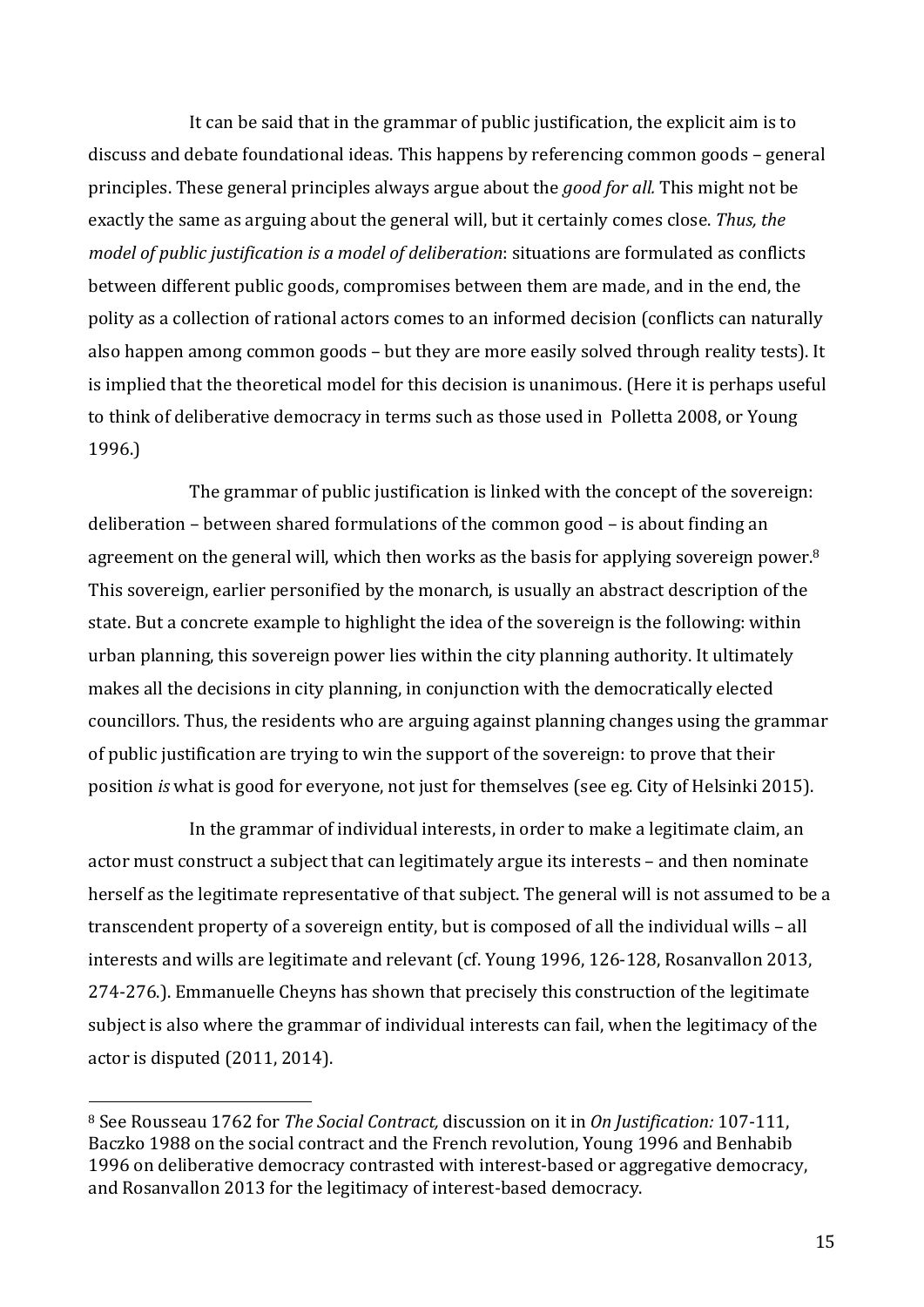The prototypical case of subjects' legitimate interests is the idea of the referendum. Without any regard to the *reason* or *justification* behind individual votes, each citizen as a rights-carrying subject chooses one of the options on the table, and the idea with most votes wins. In a referendum, the sovereign acts based on votes, not based on arguments. The deliberation involved is a separate action from the actual decision (see Baczko 1988, Young 1996, 120-121, Rosanvallon 2013).

What is implied is the legitimacy of differing opinions and claims, even in the absence of justifications. This does not mean that the level of generality or generalisability is necessarily lower than in positions justified using orders of worth – and at the very least, the level of publicity certainly is not lower. Whereas the generality in public justification comes through *principles* – arguments are always about what the common good is – *the* generalisation in the grammar of individuals could be said to come through the construction of *the subject as a group of people sharing an opinion*. While the general model is based on the idea of individuals as subjects with claims, interests, and individual wills, these subjects can also be constructed as larger bodies (Moody & Thévenot, 2000, Self-reference 1).

The difference in collectives between the civic order of worth and the grammar of individual interests is that the latter operates without the notion of supressing your own will for the good of the collective that is evident both in the civic order and in the grammar of public justification. These are opt-in communities, *communities of preferences*. The legitimacy of this kind of constructed subject is an interesting question that is explored by Rosanvallon (2013), and is not pursued further here. $9$ 

To show how these subjects are created, and how their interest is argued, I shall take an example. In the comment letters sent to the city planning authority about an imminent planning change, many residents of Haaga, a neighbourhood in Helsinki, constructed 'the people of Haaga' as the *de facto* writer of their comment letters, as in the following example:

> *Hey.* I'd like to express my opinion on this matter. Haaga is already dense enough as *it* stands. Once the green areas are refurbished and a new park building is built to *replace the old one, it's enough.* (...) And we don't want more traffic on our streets.

<sup>&</sup>lt;sup>9</sup> And at the same time, the rules of the political culture are not identical for everyone. While Everyman might well say 'I'm only in it for my own backyard,' that same option is not available to the more public members of the community, such as politicians and representatives – at least not in same capacity. The same is true for publicity: it might well be that we hope that the world might be a place where everyone's first thought would be for the common good, and that is why newspapers and public officials are probably expected to present these justifications more prominently.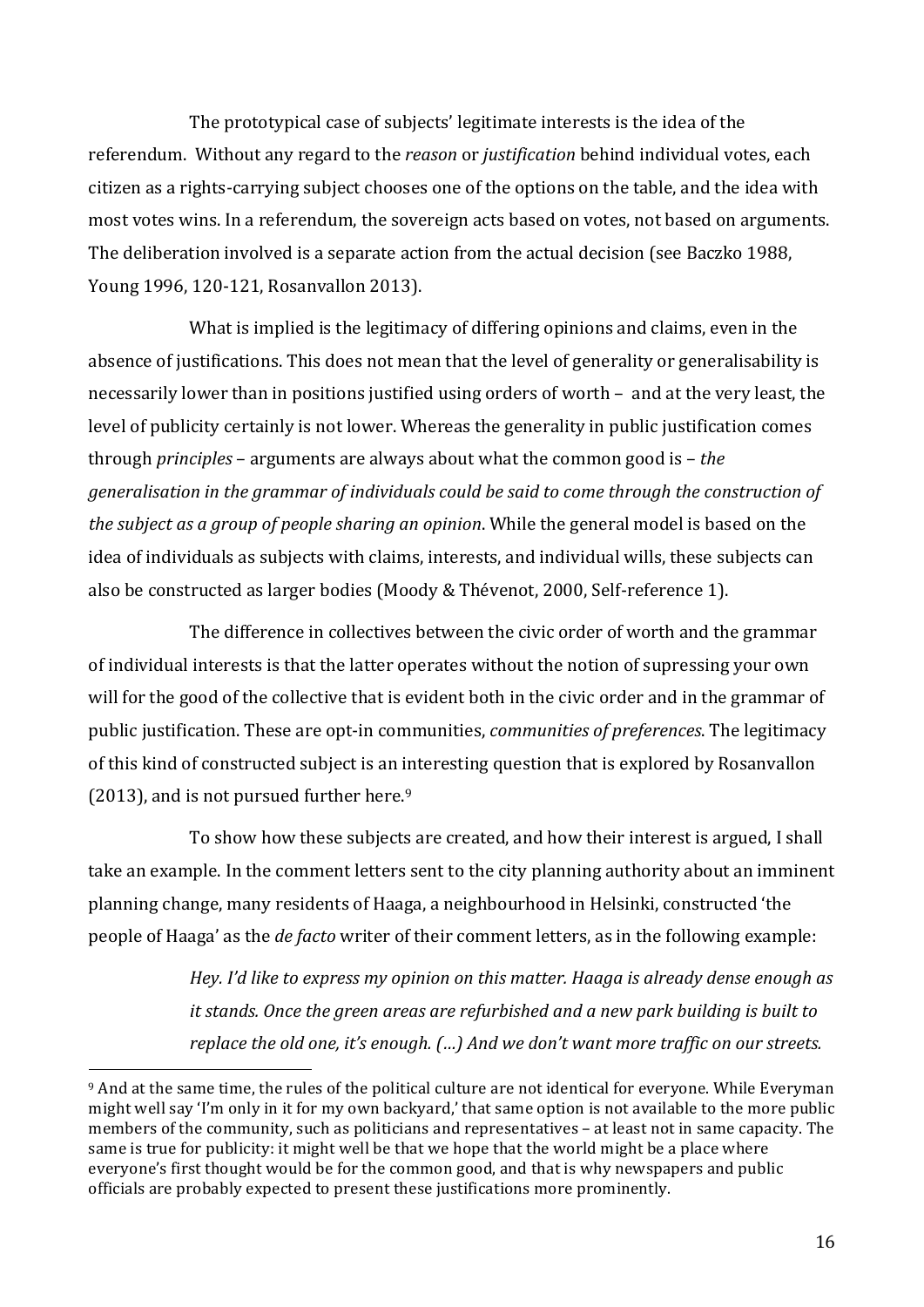The implied argument is that 'the people of Haaga' is a political subject that a) can legitimately comment on whether new housing should be built in the forest near the current Haaga, and that b) the opinion of this subject is unanimously against the new development. The residents were able to represent this subject in the media and act as a unified actor in opposition to the plan. (See Alapuro [2010] and Bourdieu [1991] for analysis of this kind of representation among political actors and voluntary associations; this constructed representation can also be seen as an act of dominance, dispossessing the people whom the actor claims to represent.)

The subject of 'people of Haaga' is inclusive, but with two conditions: to join it, one must 1) share the opinion, and 2) be from Haaga (this latter is not as strict: membership is not dependent on personal experience and relationship, as it would be in the grammar of close affinities). In this example, this subject is both an existing thing and a fiction: these subjects overplay both their popular support and the unanimity of the people. The majority of the 'people of Haaga' have not participated in any kind of discussion.

Since the grammar of individual interests is based on the idea that the general will is a sum of individual wills, all individual positions can be legitimately expressed. Whereas the grammar of public justification requires *a higher common principle* to be used in the evaluation, in the grammar of individual interests, small groups can present their positions, their individual wills, and still be treated as individuals, not collective actors in the sense of the civic worth.

Here I have suggested changing the name of the grammar from *grammar of individuals* in a liberal public to the grammar of individual interests. There are two main reasons for this: 1) the new name would omit direct references to liberalism. The connection has always relied more on implicit divergence from certain uses of the word than on explicit engagement with the (English-language) body of philosophical literature. As liberalism can be found in many forms, it would perhaps be safer not to carry its full baggage within the grammar. 2) The formulation here is specifically aimed at understanding more public, more deliberative processes than cognitive/practice-level processes.

#### **Grammar of individual interests in action**

One of the greater imbalances in the sociology of engagements has been the differing levels of explication between the three regimes and grammars. Earlier I tried to show how we could think about the grammar of individual interests as both legitimate and oriented towards the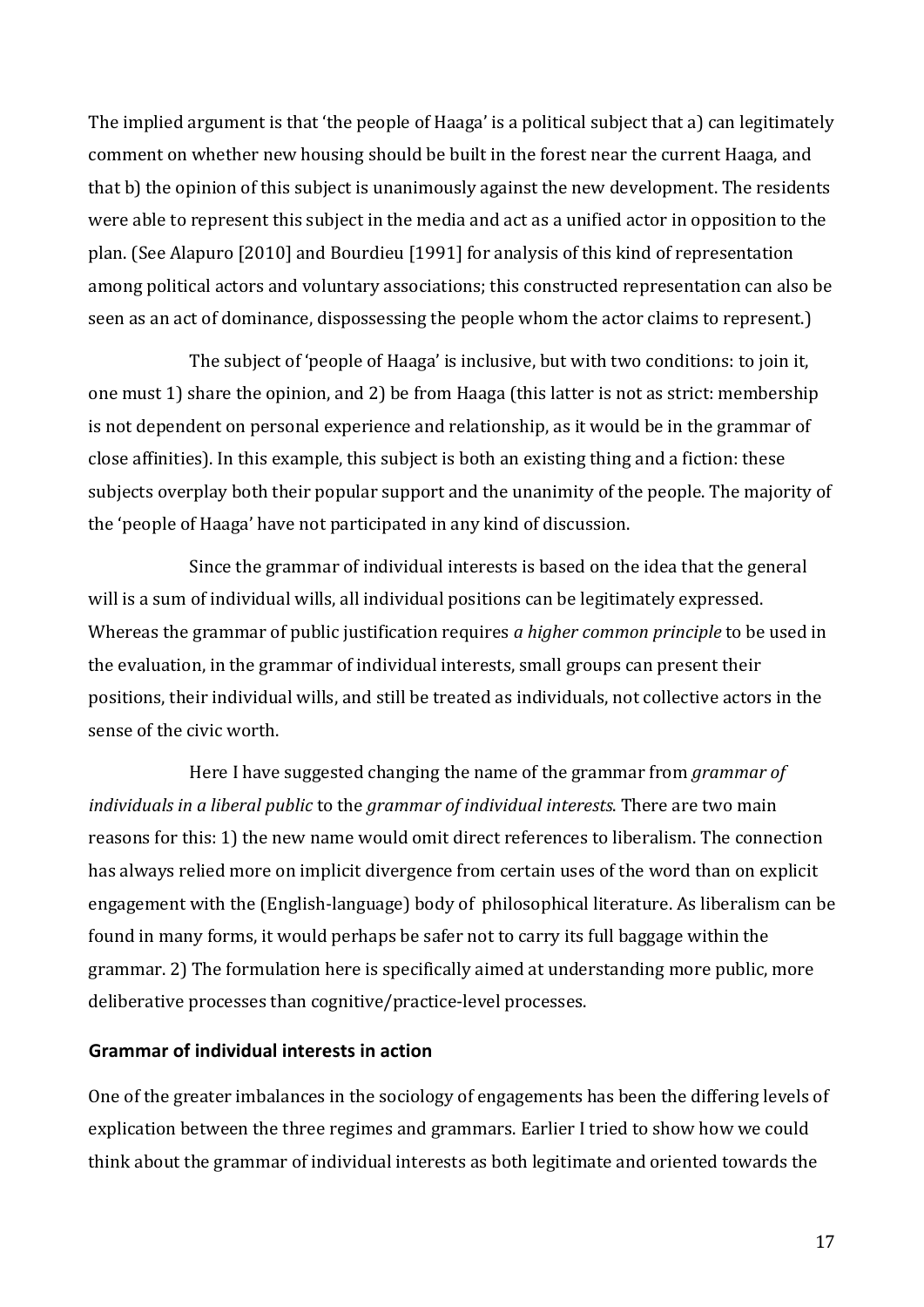public. In what follows, I present vignettes about what the grammar of individuals *is* on the substance level. Here it helps to think of it as a cultural repertoire (Swidler 1986) in much the way justifications have been examined (Silber 2003).

Rosanvallon (2008: 25-26) divides suspicion and opposition against elected or otherwise ruling political organs into two main branches. The first suspicion is suspicion of the ability of elected or chosen leaders or planners to fulfil, express and implement the general will. The other suspicion, a more fundamental form of what he calls counterdemocracy, is based on what 'a liberal disbelief' about whether the general will exists at all (ibid.). The central idea is to protect the individual and her interests against the central planner or decision-maker. This is one formulation of the grammar of individual interests. These two different types of suspicion have been said to be exemplified respectively by European and American-style liberal political systems (Moody and Thévenot, 2000; Thévenot, Moody and Lafaye, 2000, Lamont & Thévenot 2000).

Within the urban planning literature, the NIMBY (Not In My Backyard) argument has been the focal concept for discussions on the tension between the common good and private interests. The (few) examples in this paper also come from this literature. Many analyses of NIMBY conflicts are rooted in the idea of the private interests of individuals (Freudenberg and Pastor 1992, Gibson 2005, Moody and Thévenot 2000, Wolsink 2006). Even though the general model of the grammar of individual interests is the referendum, negotiations and discussions are also part of the repertoire. These discussions are not deliberations on the relative merits of common goods, but rather trading, haggling, and the presentation of individual situations and subjectivities. On the rhetorical level, the actors make demands, broker deals and issue ultimatums rather than argue about principles on the general level (Thévenot 2007, 2014, 2015, Moody and Thévenot, 2000, Thévenot, Moody & Lafaye, 2000). In participation in city planning, planning officials see the value of comments and participation by individuals for providing contextual information, or subjective opinions, on how a planning change specifically affects their lives (Bäcklund 2007 158-170). Personal opinions and individual comments are valued not *despite* their being personal and individual, but *because* they are.

Many formulations of politicisation (see Luhtakallio 2012, 12, 170-190) are built around the idea of a rise in generality. This rise in generality has usually been seen as a move to a more abstract level, and that has usually meant moving from one's own private interest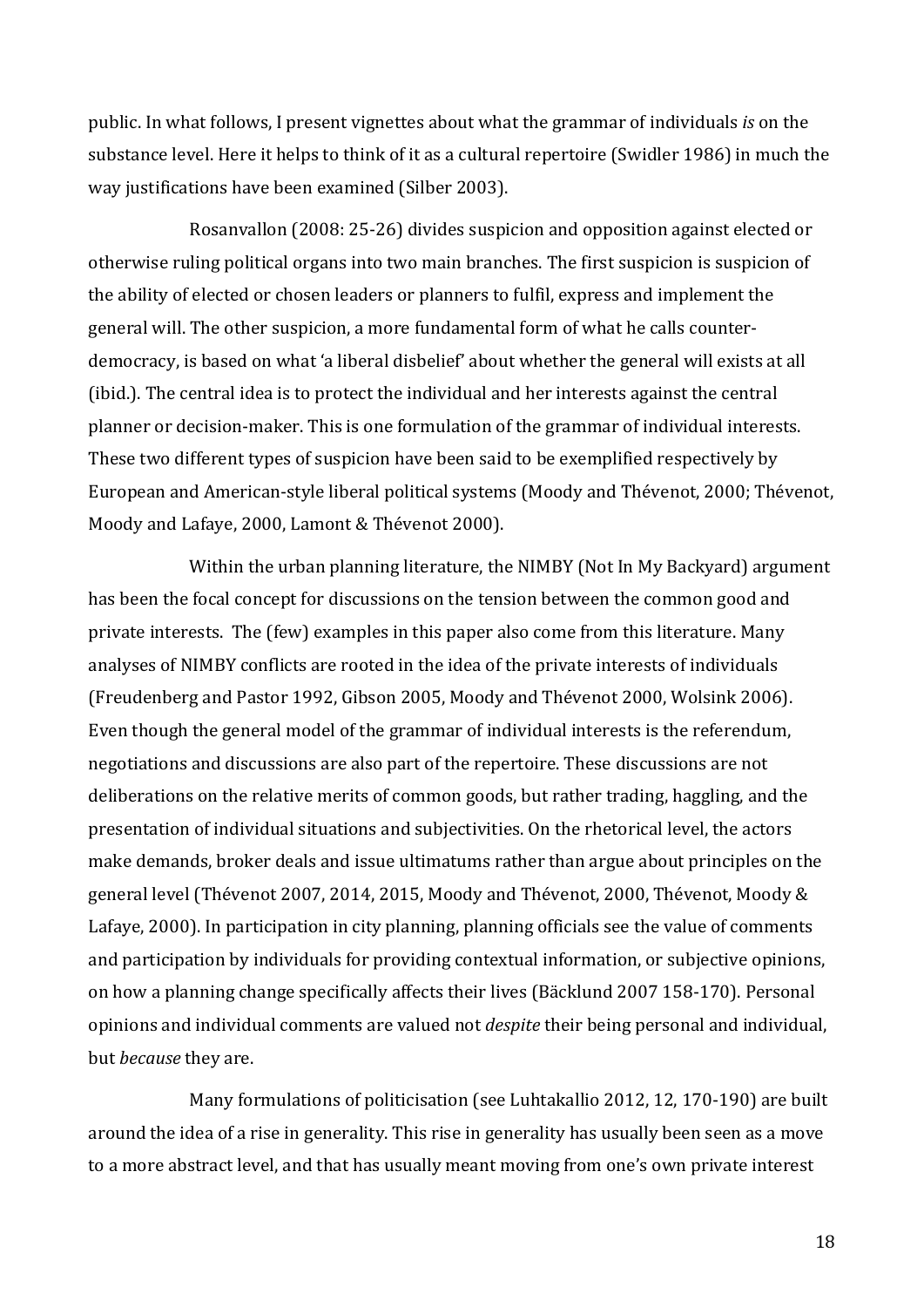towards the common good. Since we already know that this is not the only way to present legitimate political claims, we shall need to modify the thinking around this rise in generality. Luhtakallio underlines the fact that 'the recognition of the possibility of conflict is central to politicisation' (ibid. 186, see also Palonen 2003: an issue becomes political once it is playable). This conflict need not be a conflict between principles, it can also be a conflict of interests (between, not within, individuals). Thus we could enlarge our ideas about politicisation: we could also think about rises in publicity (making something public, making preferences or principles well-known also opens issues as playable), and the construction of political subjects (creating, on a rhetorical level, communities which to present a claims-maker as legitimate).

To sum up: in the grammar of individual interests, the common good is seen to rise out of the private interests of relevant actors – not by finding a single good, but through the articulation (and contestation) of preferences by legitimate actors. The actors are legitimate if they are able to present their preferences as if drawn from a publicly available pool of options. These actors may be individuals or constructed community-level political subjects. In public discussions, the central rhetorical move is to construct the interest-holding  $actor$  – such as a smaller community within a city – and claim to represent this community. These are opt-in *communities of preferences*: all that is needed for membership in them is to accept the interest as it is presented. Since these interests are not articulated as principles, they can be adopted, discarded, haggled over, and eventually compromised (cf. Polletta 2008).

#### **Conclusions**

The purpose of this article has been to investigate and slightly re-formulate Laurent Thévenot's theory of grammars of communality. The aim was to end up with a theoretical system that would allow research on public discussions, participation, and other ways through which democracy happens in public settings. Its main concern has been the grammar of individual interests, which I argue should be treated as being potentially as public as the grammar of public justification. I also suggest that it would be more fruitful to argue that the level of abstraction in the grammar of individual interests is not lower as such, but rather that the abstraction is built on different grounds. This helps to distinguish between legitimate and illegitimate uses of the grammar.

We now have a concept of how democratic discussion, that is, conflict resolution and goal-setting in a complex society, might work. It includes three possible higher-level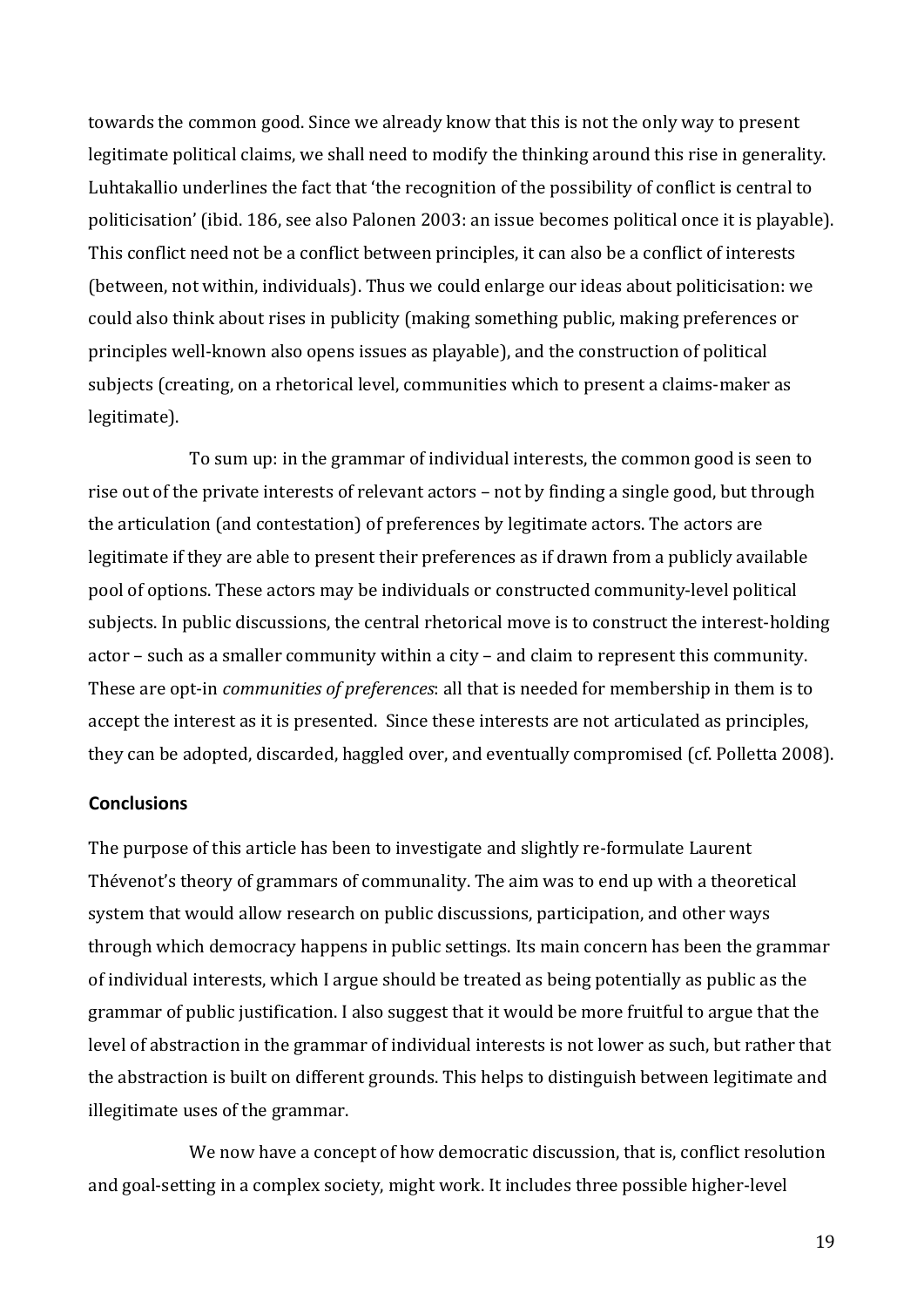scales of evaluation: one based on actors pursuing their self-interest, one based on common goods, and one based on intimate relations between people and the material world. In addition to this, the grammar of common goods is defined by conflicts over the very definition of the common good, conflicts between common goods, and conflicts over measurement within the common goods. Conversely, the grammar of individual interests is defined by conflicts between generalisable interests of individuals, and the grammar of private affinities over strong emotional attachments. These can all be used to justify political positions, even though the term 'justification' has been reserved for situations where common goods are referenced. And all of them can be thought as (sets of) cultural repertoires. This threefold interpretation of justification is presented in table 1 below.

|                                   | <b>Common Good</b>                                                                                                                  | <b>Individual Interest</b>                                                                                                              | <b>Close Affinities</b>                                                                                                   |
|-----------------------------------|-------------------------------------------------------------------------------------------------------------------------------------|-----------------------------------------------------------------------------------------------------------------------------------------|---------------------------------------------------------------------------------------------------------------------------|
| <b>Grammar of</b><br>Communiality | Multiple common goods                                                                                                               | Self-interest of actors                                                                                                                 | Intimate and emotional<br>connections                                                                                     |
| <b>Defining Conflicts</b>         | 1) Over definition of<br>common good<br>2) over situationally<br>relevant common good<br>3) over measurement<br>within a definition | 1) Between interests<br>2) Over construction of<br>legitimate collective<br>subjects<br>3) over representation<br>within the collective | 1) Over generalizing<br>private attachments<br>2) over inclusion into<br>community<br>3) over symbols and<br>commonplaces |
| Nature of the<br>Community        | General<br>Defined by State<br>Humankind                                                                                            | Opt-in<br>Preference-based<br>Ad-hoc                                                                                                    | Particular<br><b>Based on Familiarity</b><br>and sharing<br>Exclusive                                                     |

The argument presented here does not radically conflict with the spirit in which the theory of grammars of commonality is written. But it highlights the importance of the idea of individual interests as a (somehow, somewhere) legitimate mode of presenting critique - at least in a pragmatic way: it is what people do. Constructing the grammar without referencing engagement in a plan also highlights the idea of representation and political (collective) subjectivity as paramount to the legitimacy of argumentation in the grammar of individual interests. Thus, it may forge a way for us to better understand the pluralism of argumentation and the pluralism of grammars at the level of polity.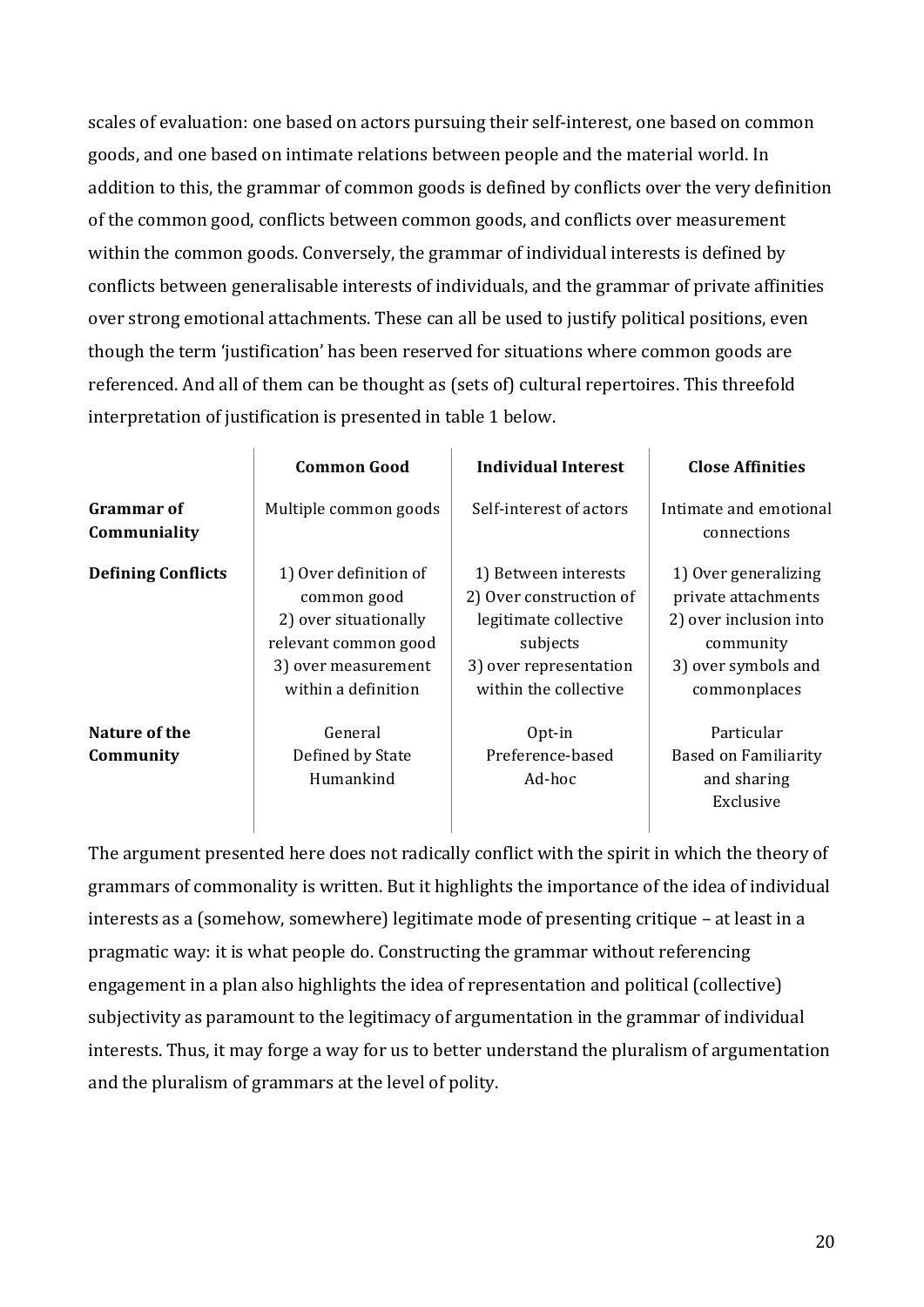### **References**

Alapuro, Risto (2010) Conclusion: How history matters in putting Nordic associations in a European perspective. In Alapuro & Stenius (eds) *Nordic associations in a European perspective*. Baden-Baden: Nomos.

Baczko, Bronislaw (1988) The Social Contract of the French: Sieyes and Rousseau. The Journal of *Modern History* 60, supl.:98–125.

Benhabib, Seyla (1996) Toward a deliberative model of democratic legitimacy. In Benhabib (ed): *Democracy and difference. Contesting the boundaries of the political.* Princeton: Princeton University Press. 

Blok, Anders, and Marie Leth Meilvang (2014) Picturing Urban Green Attachments: Civic Activists Moving between Familiar and Public Engagements in the City. *Sociology* 1-19.

Boltanski, Luc and Thévenot, Laurent (1999) The Sociology of Critical Capacity. *European Journal of Social Theory* 2(3): 359-377. 

Boltanski, Luc and Thévenot, Laurent (2006[1991]) On Justification. *Economies of Worth.* Princeton and Oxford: Princeton University Press.

Boltanski, Luc (2011) On Critique. A Sociology of Emancipation. Cambridge: Polity Press.

Bourdieu, Pierre (1991) Political representation. In Bourdieu & Thompson (eds) *Language and symbolic power.* Cambridge: Polity.

Bäcklund, Pia (2007) *Tietämisen politiikka. Kokemuksellinen tieto kunnan hallinnassa.* Helsinki: Helsingin kaupungin tietokeskus.

Cheyns, Emmanuelle. (2011). Multi-stakeholder Initiatives for Sustainable Agriculture : Limits of the "Inclusiveness" Paradigm. In Ponte, S., Vestergaard, J. & Gibbon, P. (eds.) *Governing through standards: Origins, drivers and limits, London: Palgrave, pp. 318-354.* 

Cheyns, Emmanuelle (2014). Making "minority voices" heard in transnational roundtables: the role of local NGOs in reintroducing justice and attachments. *Agriculture and Human Values* 31(3), 439–453.

Eranti, Veikko (2017) Re-visiting NIMBY: From conflicting interests to conflicting valuations. *The Sociological Review, 65 (2), 285-301.*

Eranti, Veikko (2016) Individuals Doing Politics: Urban participation, social media campaigning and online nano-politics. Doctoral dissertation. Publications of The Faculty of Social Sciences 28, University of Helsinki, Helsinki. Available at https://helda.helsinki.fi/handle/10138/167721.

Eranti, Veikko (2014) Oma etu ja yhteinen hyvä paikallisessa kiistassa tilasta. *Sosiologia* 51(1), 21-38.

Freudenberg W and Pastor S (1992) NIMBYs and LULUs, stalking the syndromes. *Journal of Social Issues* 48(4), 39-61.

Gibson Timothy A (2005) NIMBY and the Civic Good. City and Community  $4(4)$ , 381-401.

Gladarev, Boris and Lonkila, Markku (2013) Justifying civic activism in Russia and Finland. *Journal of Civil Society* 9(4): 375-390.

Habermas, Jürgen (1991) *The structural transformation of the public sphere: An inquiry into a category of bourgeois society.* Cambridge: MIT press.

Koopmans, Ruud & Paul Statham (1999) Political Claims Analysis: Integrating Protest Event and Political Discourse Approaches. *Mobilization* 4:2, 203–211. 

Lafaye, Claudette and Thévenot, Laurent (1993) Une justification écologique?: Conflits dans l'aménagement de la nature. *Revue Française de Sociologie*, 34(4): 495-524.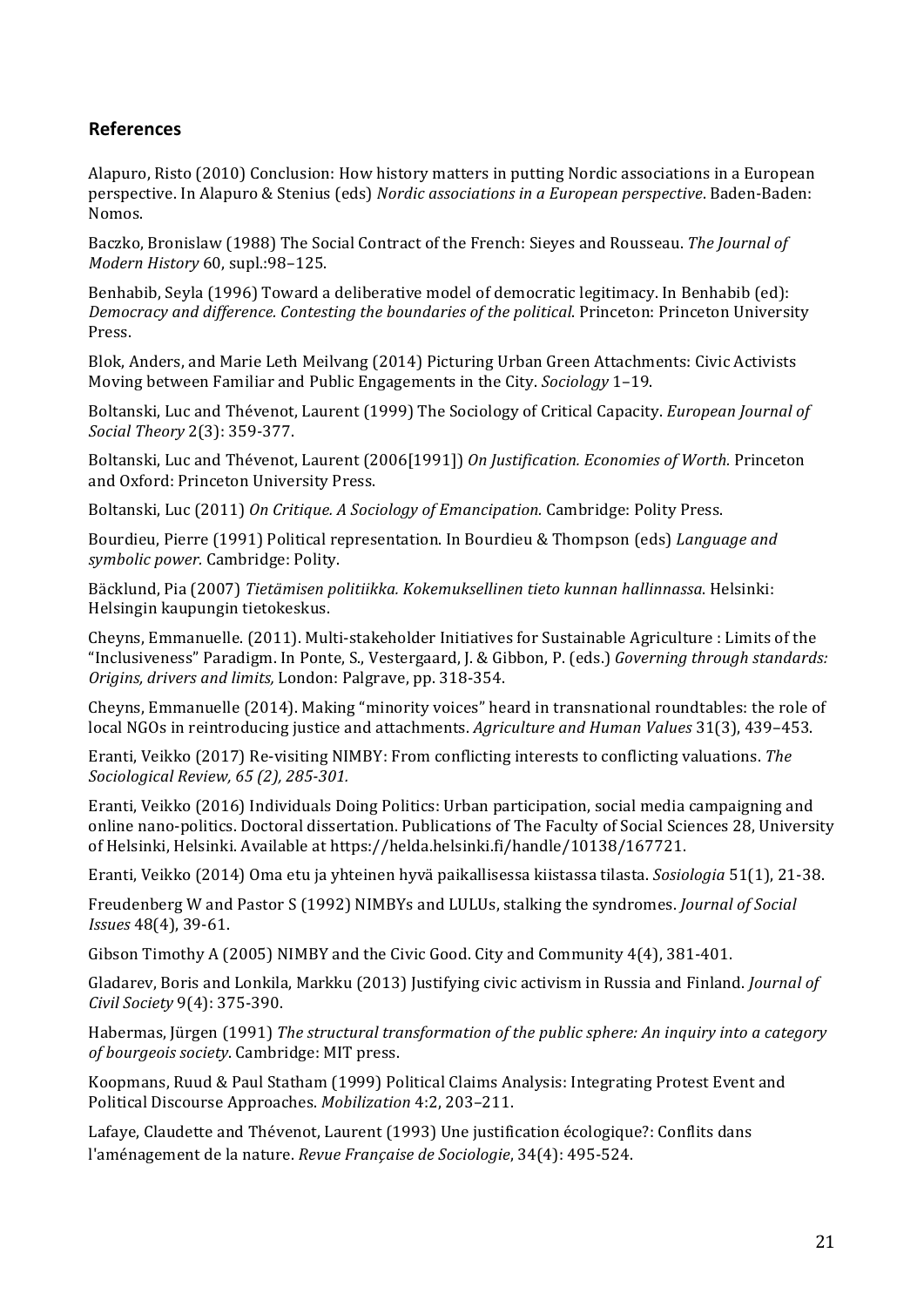Lamont, Michele (2012) Toward a Comparative Sociology of Valuation and Evaluation. *Annual Review of Sociology* 38(21): 201-221.

Lamont, Michele & Thévenot, Laurent (2000) Introduction. In Lamont & Thévenot (eds.) *Rethinking comparative cultural sociology: Repertoires of evaluation in France and the United States.* Cambridge: Cambridge University Press.

Lonkila, Markku (2011). Yhteisyyden kieliopit helsinkiläisessä ja pietarilaisessa kaupunkiaktivismissa. *Sosiologia* 48:1.

Luhtakallio, Eeva, & Ylä-Anttila, Tuomas (2011). Julkisen oikeuttamisen analyysi sosiologisena tutkimusmenetelmänä. *Sosiologia* 48:1.

Luhtakallio, Eeva (2012) *Practicing Democracy. Local Activism and Politics in France and Finland.* Basingstoke: Palgrave Macmillan.

Moody Michael and Thévenot, Laurent (2000) Comparing models of strategy, interests, and the public good in French and American disputes. In Lamont M and Thévenot L (eds) *Rethinking comparative cultural sociology: Repertoires of evaluation in France and the United States.* Cambridge: Cambridge University Press.

Palonen, Kari (2003) Four Times of Politics: Policy, Polity, Politicking, and Politicization. Alternatives 28: 171–86. 

Polletta, Francesca (2008) Just Talk : Public Deliberation After 9 / 11. *Journal of Public Deliberation* 4(1).

Richard-Ferroudji, Audrey. (2011). Limites du modèle délibératif: Composer avec différents formats de participation. *Politix*, 24, 161–181

Ricœur, Paul (2000) *The Just.* Chicago and London: The University of Chigo Press.

Rosanvallon, Pierre (2008) *Vastademokratia. Politiikka epäluulon aikakaudella*. Tampere: Vastpaino. 

Rosanvallon, Pierre (2013) Demokraattinen oikeutus. Puolueettomuus, refleksiivisyys, läheisyys. Tampere: Vastapaino

Rousseau, Jean-Jacques (1762) The Social Contract.

Silber, Ilana F (2003) Pragmatic Sociology as Cultural Sociology: Beyond Repertoire Theory?" *European Journal of Social Theory* 6(4):427–49. 

Swidler, Ann (1986) Culture in Action: Symbols and Strategies. *American Sociological Review* 51(2): 273.

Thévenot, Laurent (2001) Pragmatic Regimes Governing the Engagement with the World. In Theodore R. Schatzki, Karin Knorr Cetina & Eike Von Sevigny (eds) The practice turn in contemporary theory, 56– 73. London: Routledge.

Thévenot, Laurent (2007) The plurality of cognitive formats and engagements. Moving between the familiar and the public. *European Journal of Social Theory* 10(3): 413-427.

Thévenot, Laurent (2011) Oikeuttavuuden rajat. Yhteiselämää koossapitävät sidokset ja niiden väärinkäyttö. *Sosiologia* 48:1*.* Translated by Veikko Eranti

Thévenot Laurent (2014) Voicing concern and difference: from public spaces to common-places. *European Journal of Political and Cultural Sociology*, 1(1), 7-34.

Thévenot Laurent (2015) Bounded Justifiability: Making commonality on the basis of binding engagements. In Dumouchel P and Gotoh R (eds) *Social Bonds as Freedom. Revisiting the Dichotomy of the Universal and the Particular New York, Oxford: Berghahn books.*